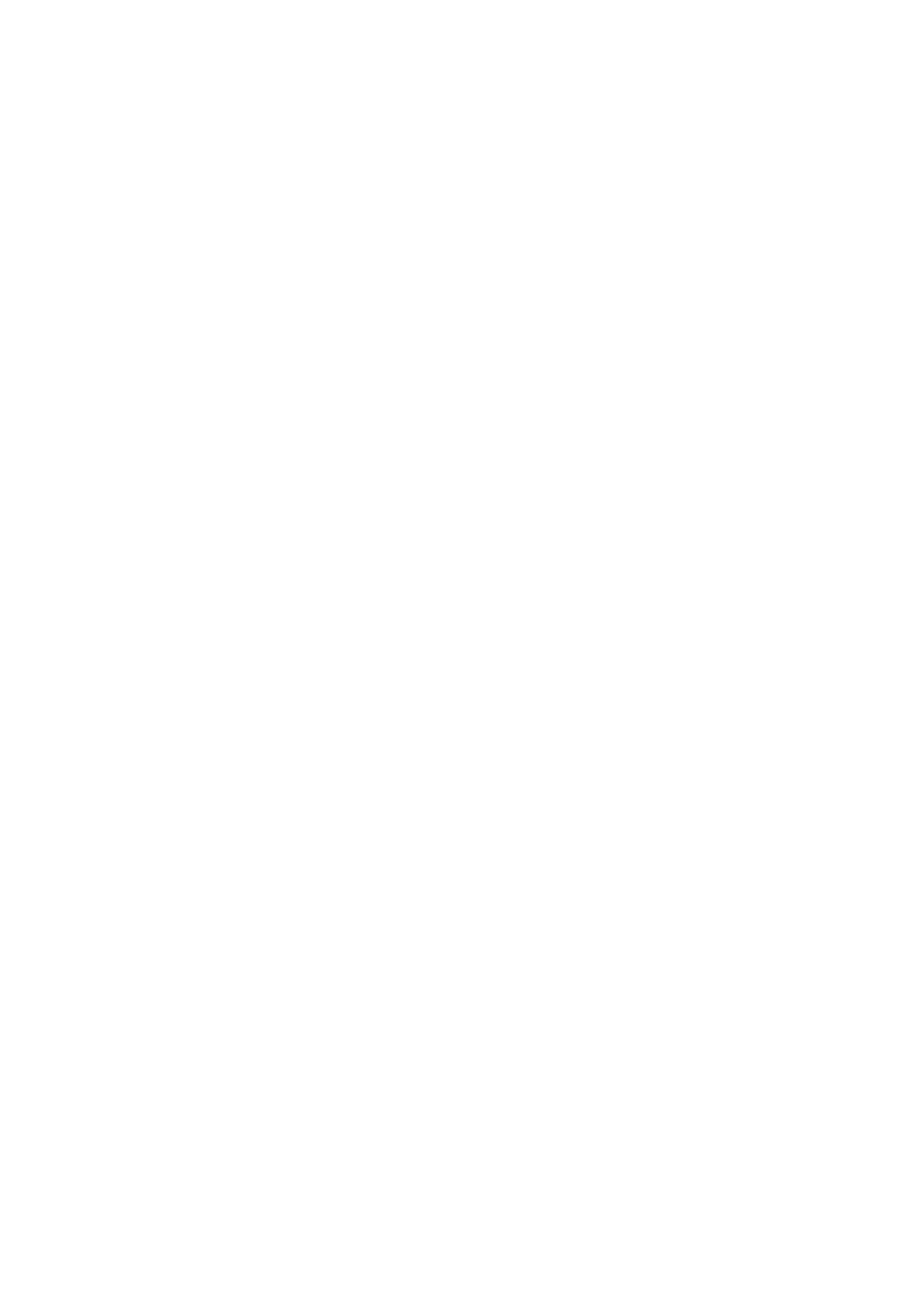# Nominal Syntax at the Interfaces:

## *A Comparative Analysis of Languages With Articles*

By Giuliana Giusti

Cambridge **Scholars** Publishing

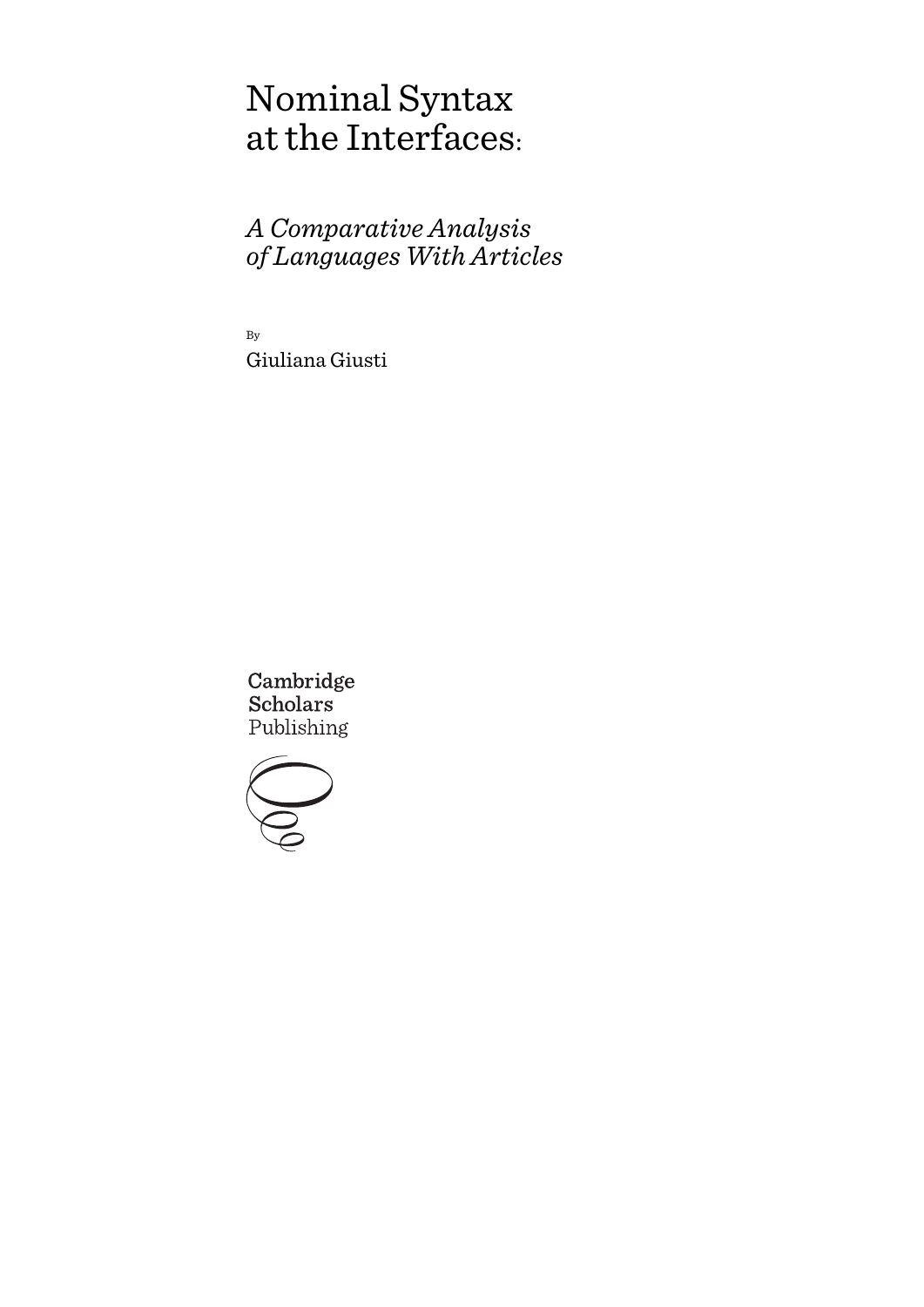Nominal Syntax at the Interfaces: A Comparative Analysis of Languages With Articles

By Giuliana Giusti

This book first published 2015

Cambridge Scholars Publishing

Lady Stephenson Library, Newcastle upon Tyne, NE6 2PA, UK

British Library Cataloguing in Publication Data A catalogue record for this book is available from the British Library

Copyright © 2015 by Giuliana Giusti

All rights for this book reserved. No part of this book may be reproduced, stored in a retrieval system, or transmitted, in any form or by any means, electronic, mechanical, photocopying, recording or otherwise, without the prior permission of the copyright owner.

ISBN (10): 1-4438-8024-8 ISBN (13): 978-1-4438-8024-4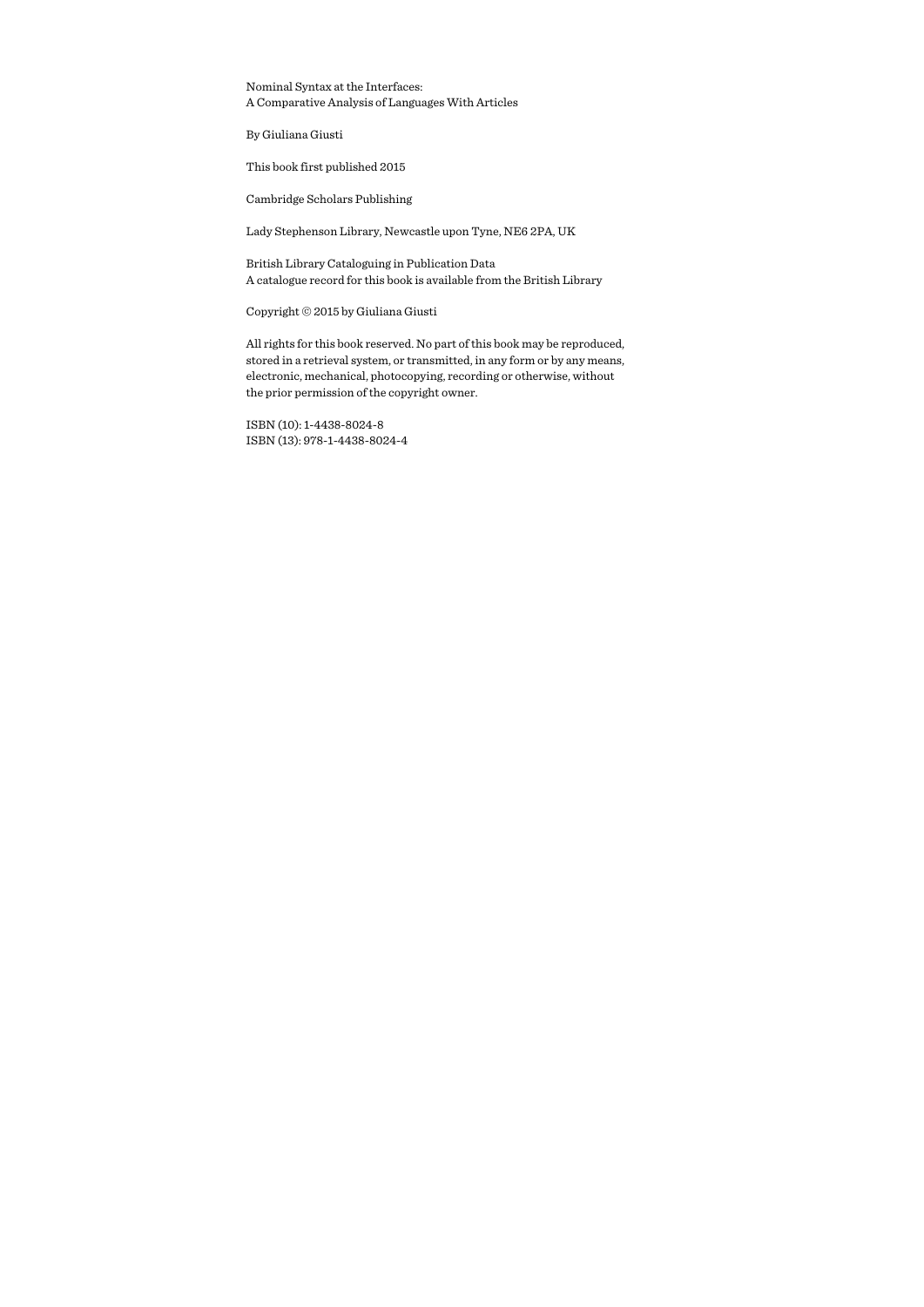To Giuseppe and Tancredi, who stayed back in Venice and managed together throughout all sorts of incidents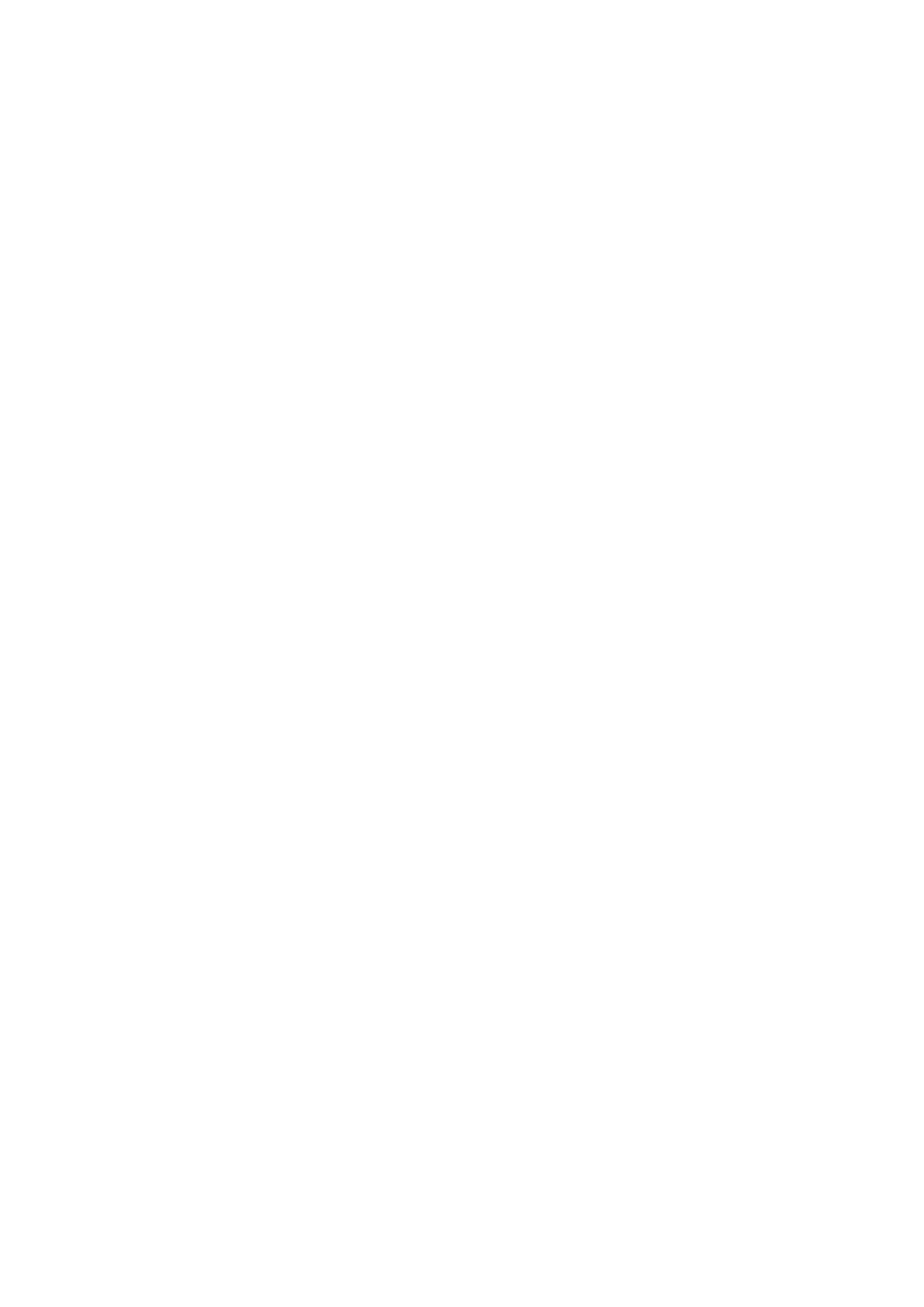# TABLE OF CONTENTS

| <b>SOME BASIC TOOLS OF ANALYSIS</b><br>1.1. Economy and Full Interpretation<br>1.2. Expletives, Case and Redundancy<br>1.3. Building Syntactic Structure<br>1.3.1. The Clause<br>1.3.2. The Nominal Expression (NE)<br>1.4. Phases                 |
|----------------------------------------------------------------------------------------------------------------------------------------------------------------------------------------------------------------------------------------------------|
| <b>ARTICLES AT THE INTERFACES</b><br>2.1. The Semantic Tradition<br>2.2. Competing Syntactic Accounts<br>2.2.1. A Narrow Russellian Approach<br>2.2.2. A Neo-Carlsonian Approach<br>2.2.3. The NP/DP Parameter<br>2.3. Towards a Unifying Proposal |
| ON FEATURE SHARING AND FEATURE SPREADING<br>3.1. Argument Selection and Agreement<br>3.2. Modification and Concord<br>3.3. Minimal Syntax and Projection                                                                                           |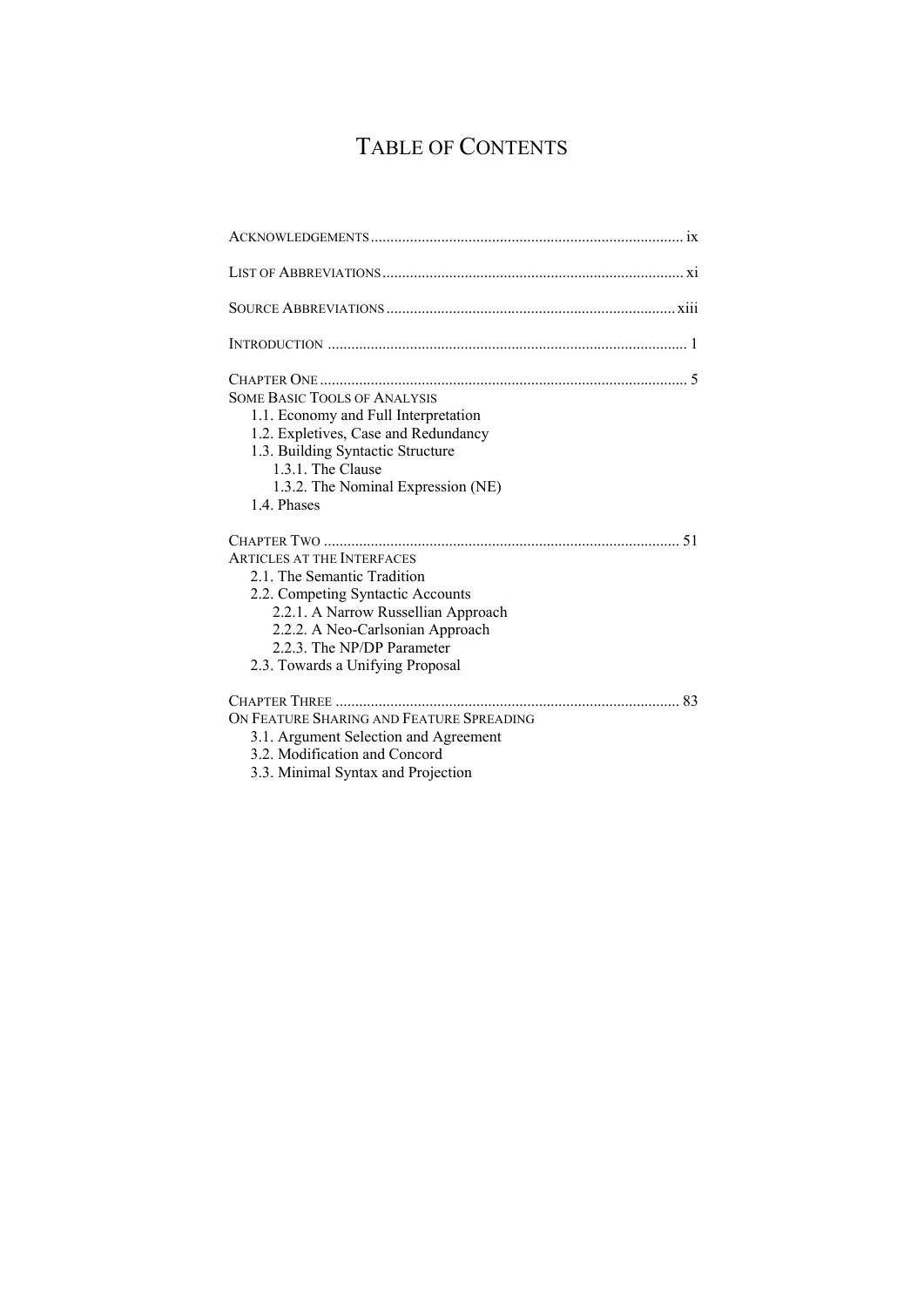#### viii Table of Contents

| ON THE DIFFERENT NATURE OF SO-CALLED DETERMINERS     |
|------------------------------------------------------|
| 4.1 Quantity Items                                   |
| 4.2 Demonstratives                                   |
| 4.3 Possessives                                      |
| 4.4 Personal Pronouns                                |
| 4.5 Proper Names                                     |
| 4.6 Interim Conclusions                              |
|                                                      |
| <b>ARTICLES AS SCATTERED NS</b>                      |
| 5.1 The Enclitic Article in Romanian                 |
| 5.2. The Proclitic Article in Italian                |
| 5.3 Scandinavian "Double Definiteness"               |
| 5.4 Articles as Oblique Case Markers in German       |
| 5.5 Interim Conclusions                              |
|                                                      |
| ARTICLES AS ADJECTIVAL CONCORD                       |
| 6.1 Adjectival Articles in Balkan Languages          |
| 6.2 Prenominal <i>Quel</i> and <i>Bel</i> in Italian |
| 6.3 Adnominal Adjectival Declension in German        |
|                                                      |
|                                                      |
|                                                      |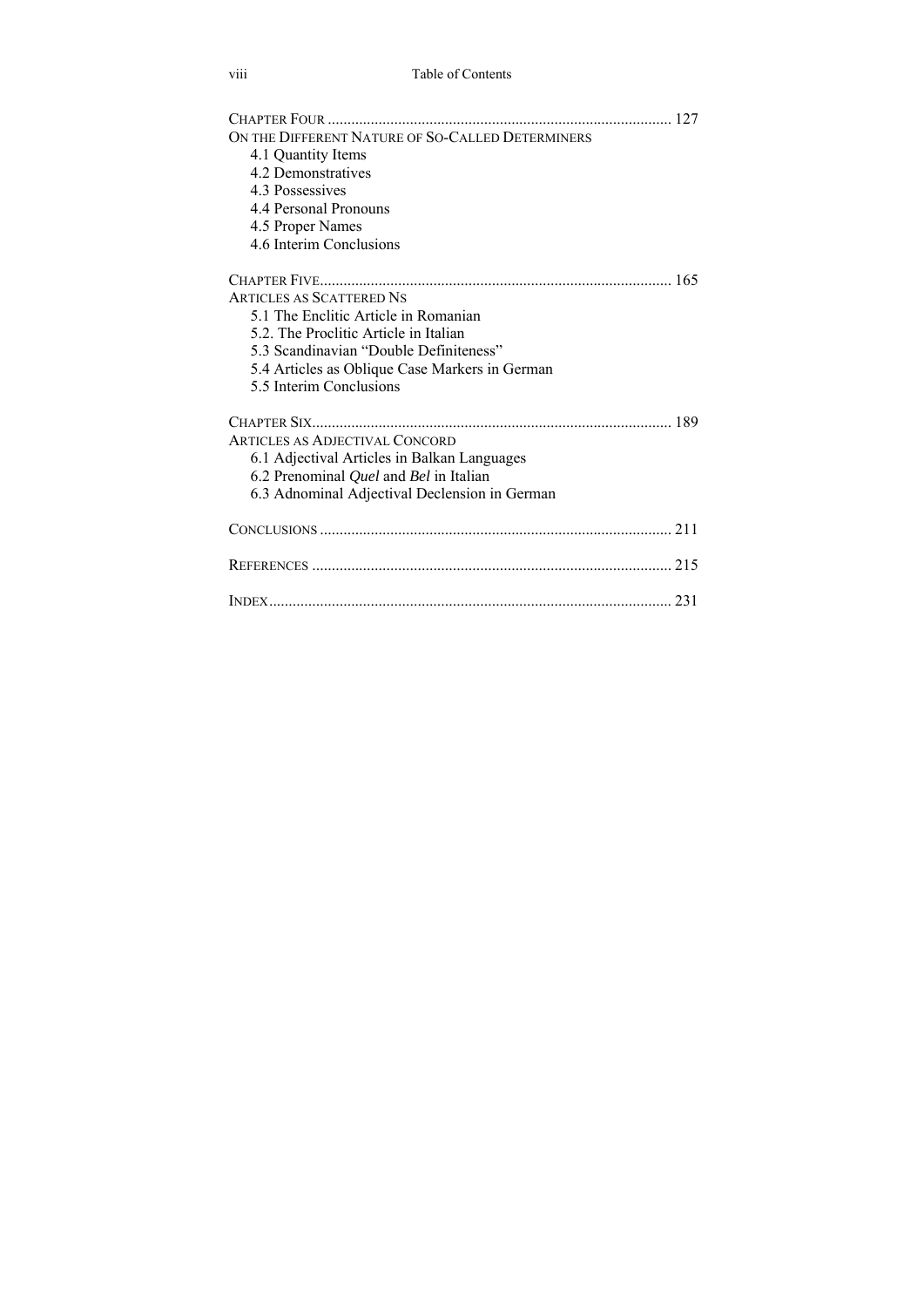## ACKNOWLEDGEMENTS

This work is based on almost 25 years of research and teaching on a very specific topic, the syntax of nominal expressions, in all its possible ramifications. I am indebted to more people than a couple of pages could ever contain. First of all to Guglielmo Cinque, who has mentored me throughout my intellectual and academic career, and second to Anna Cardinaletti, who was a fellow student and still is a colleague, co-author and dear friend. I am enormously indebted to the many co-authors of previous works who believed that certain analyses were worth pursuing in their own fields of research, and who have generously provided invaluable empirical knowledge and critically improved the theoretical framework: Mila Dimitrova-Vulchanova, and more recently Valentin Vulchanov, with whom I have shared study tables and dining tables with equal pleasure; Nedžad Leko, who also shared his personal experience of the terrible years of civil war in his dear Sarajevo; Melita Stavrou, who has been a generous host and a welcome guest every time we have had the luck to be in the same place. My work on Romanian has been inspired by the scholarship and the personalities of two great women and good friends: Carmen Dobrovie-Sorin and Alexandra Cornilescu.

More recently I have had the privilege to have outstanding students in my courses for the *Laurea Magistrale in Scienze del Linguaggio*, who have stimulated discussions and asked those "naive questions" that could save the world if they could only meet with a correct answer; among them Sara Lusini, whose work stretches from second-language acquisition to dialectology and has now completed her PhD at the University of Leiden; Lena Dal Pozzo, who taught me everything I know of Finnish, and now has a PhD from the University of Siena and is a teaching assistant in Finnish at the University of Florence; Norma Schifano, who is now completing her doctoral study at the University of Cambridge under the auspices of the Gates Foundation; Iulia Zegrean, who has been a great teaching assistant and an incredible conductor of fieldwork in Istro-Romanian; Nicholas Catasso, the most popular teaching assistant I have ever had, who made my 2010–11 and 2011–12 English language courses a real success with first-year students, and who I am sure will make a great Germanist once he completes his PhD in Munich. A special mention is due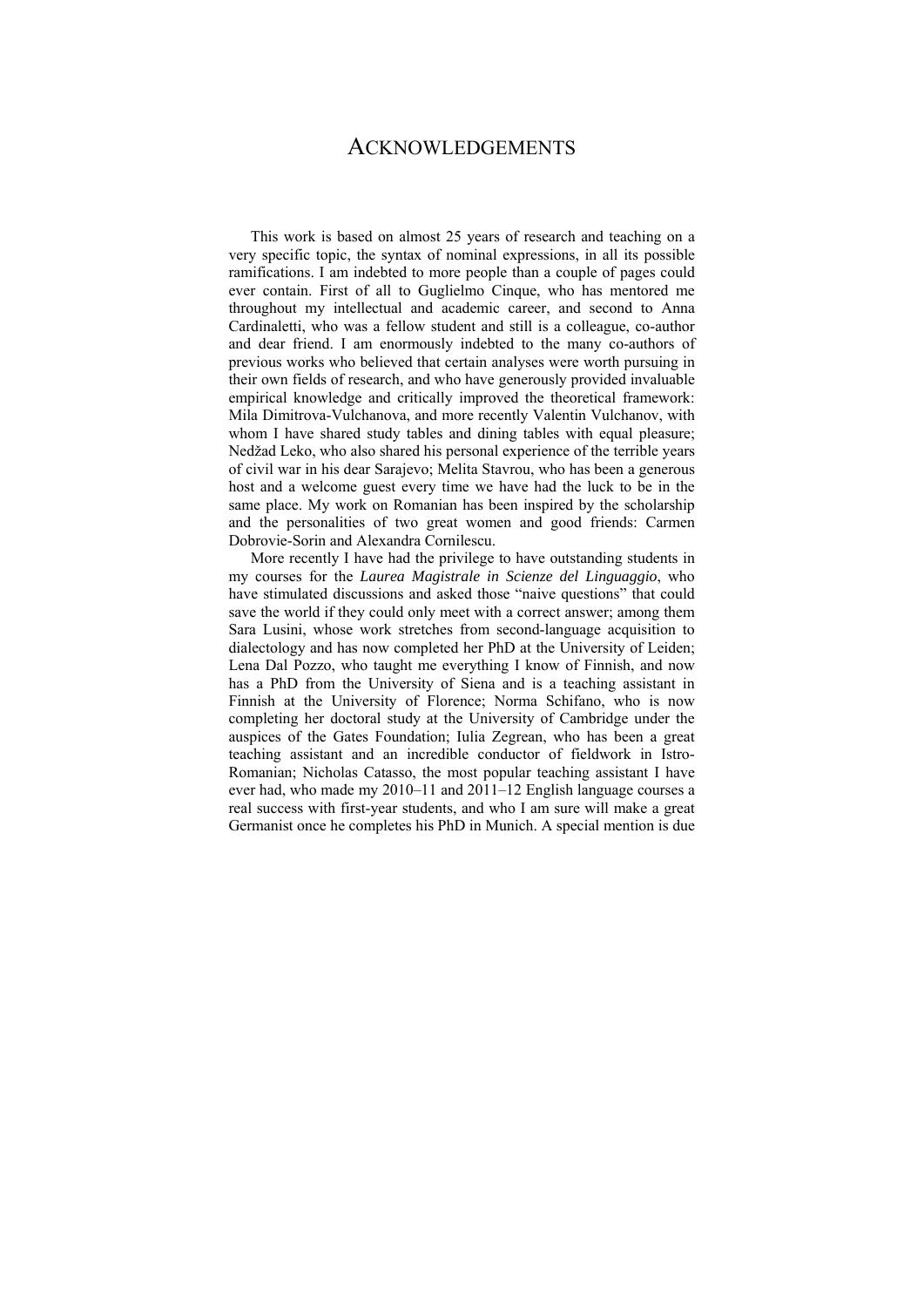to Rossella Iovino, a recent co-author in joint research on Latin and a tireless worker.

This book is also written in the hope that many future students in my courses will be fascinated by the power of formal linguistics to ask apparently very abstract questions, which, in seeking solutions, lead us to uncover empirical facts about individual languages, the language faculty, the nature of mental mechanisms and, ultimately, human nature.

The first draft of this book was sketched out thanks to a ten-week research grant as Visiting Fellow (Michaelmas 2011) at the University of Cambridge: CRASSH and Wolfson College. I thank all the staff, the researchers and fellow colleagues with whom I have discussed how linguistics can serve the enhancement of inclusive cultural identity: in particular Robert Aldrich and Witold Tulasiewicz. My research here is set in a form that is too formal to be directly relevant to such an urgent and desirable goal, but it is a fact that the formal and applied go hand in hand.

There are many formal linguists who I must thank for discussion and constructive criticism on parts of this research presented at their departments during my stay in the UK: in Cambridge, Adam Ledgeway, Teresa Parodi, Theresa Biberauer, Ian Roberts, Michelle Sheehan, Janneke van der Wal, and Alexandru Nicolae; in London, David Adger and Daniel Harbour; and in Edinburgh, Antonella Sorace and Caroline Heycock. The usual disclaimers obviously apply.

This book is dedicated to the members of my family who coped with my absence in the winter of 2011, encouraging me and supporting me at a distance in every way imaginable. The actual writing went on until winter 2014, and their affection and support never failed. Thank you guys!

A final note of thanks goes to CSP, in the persons of Carol Koulikourdi for her constant reminders of my commitment, and Anthony Wright for his last parental message, who helped me take the decision that it was time to license this work; and to Ben Young who professionally guided me with the copy editing.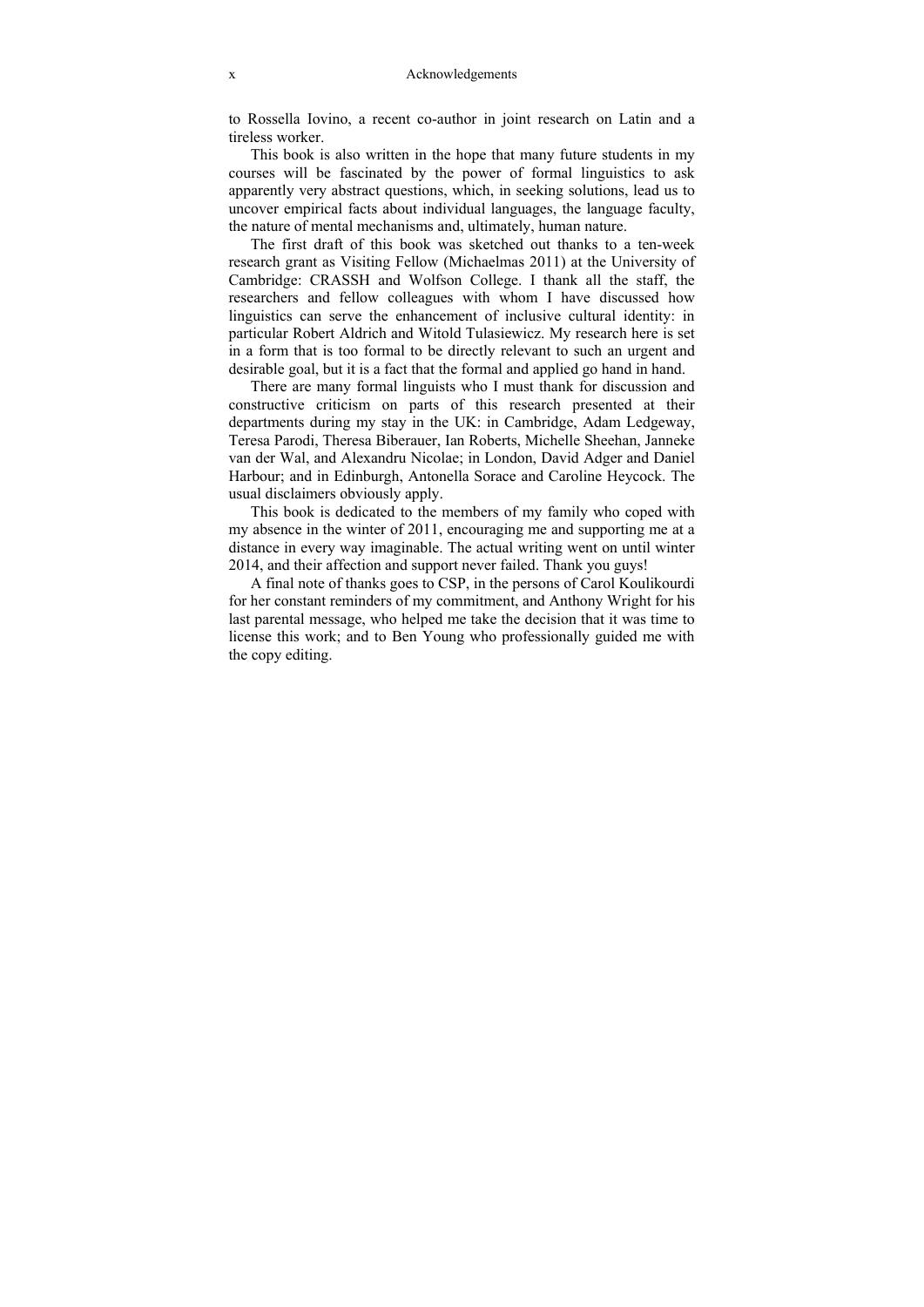## LIST OF ABBREVIATIONS

| $(*X)$         | X is ungrammatical                                  |
|----------------|-----------------------------------------------------|
| (X)            | X is optional                                       |
| $*(X)$         | X is obligatory                                     |
| ${X}$ ${*Y}$   | X is grammatical, Y is ungrammatical                |
| ${X}$ ${Y}$    | X and Y are in complementary distribution, both are |
|                | grammatical                                         |
| 3P             | third person feature                                |
| A(P)           | adjectival (phrase)                                 |
| <b>ACC</b>     | Accusative case                                     |
| ADJ.ART        | adjectival article                                  |
| Adv(P)         | adverbial (phrase)                                  |
| Art            | article                                             |
| Asp(P)         | aspect (phrase)                                     |
| Aux            | auxiliary                                           |
| C(P)           | complementizer (phrase)                             |
| CL             | clitic                                              |
| D(P)           | Determiner (phrase)                                 |
| Dem(P)         | demonstrative (phrase)                              |
| <b>DIR</b>     | Direct case                                         |
| F(P)           | Functional (generic label for a bundle functional   |
|                | features) (phrase)                                  |
| $F/$ FEM       | feminine                                            |
| Fin(P)         | Finite (phrase)                                     |
| Foc(P)         | Focus (phrase)                                      |
| <b>GEN</b>     | Genitive case                                       |
| <b>GEN.ADJ</b> | Genitival adjective                                 |
| <b>GEN.ART</b> | genitival article                                   |
| iF             | interpretable F                                     |
| $ind_{R}$      | referential indexical                               |
| indP           | indexical Phrase                                    |
| <b>INSTR</b>   | Instrumental case                                   |
| Kon(P)         | Contrast (phrase)                                   |
| LE             | Left Edge                                           |
| LF             | Logical Form                                        |
| M/MASC         | masculine                                           |
| N              | neuter                                              |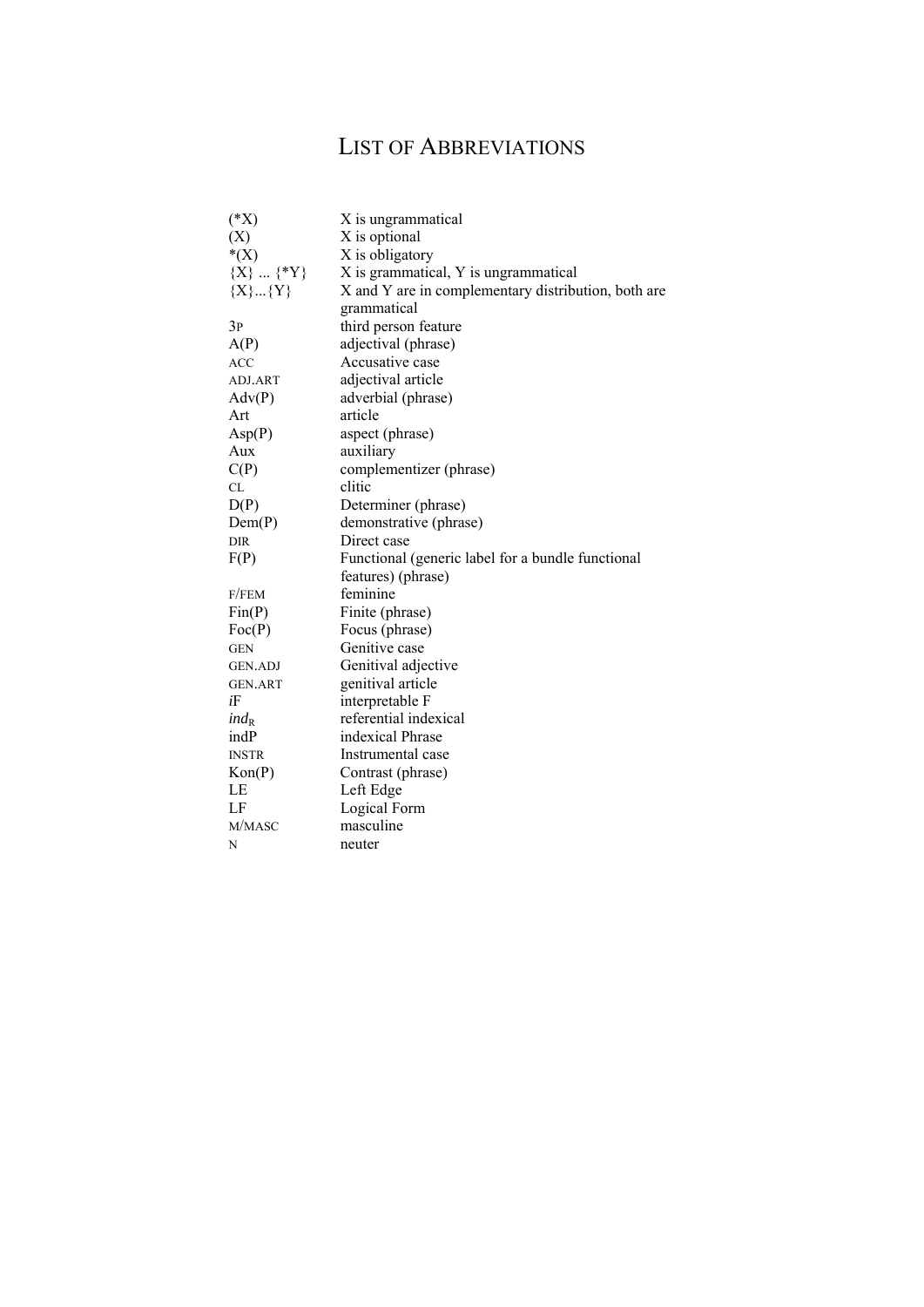| N(P)          | noun (phrase)                                                                                                       |
|---------------|---------------------------------------------------------------------------------------------------------------------|
| N/D(P)        | highest head / phrase of a complete nominal projection,<br>where N is bundled with the features usually taken to be |
|               | in D, including Case.                                                                                               |
| NE            | Nominal Expression (general term to denote any kind of                                                              |
|               | nominal phase)                                                                                                      |
| <b>NOM</b>    | Nominative case                                                                                                     |
| <b>OBL</b>    | Oblique case                                                                                                        |
| perf(P)       | perfective (phrase)                                                                                                 |
| PI.           | Plural                                                                                                              |
| possAP        | possessive AP                                                                                                       |
| Prog(P)       | progressive (phrase)                                                                                                |
| pron          | pronoun                                                                                                             |
| SG            | singular                                                                                                            |
| strikethrough | silent segment of a remerged element                                                                                |
| T(P)          | Tense (phrase)                                                                                                      |
| Top(P)        | Topic (phrase)                                                                                                      |
| uF            | uninterpretable F                                                                                                   |
| V(P)          | Verb (phrase)                                                                                                       |
| X > Y         | X is higher than Y in a hierarchy; X precedes Y in the                                                              |
|               | linear order                                                                                                        |
| $\varphi$     | phi-features: nominal features targeted by a probe                                                                  |
|               |                                                                                                                     |

xii List of Abbreviations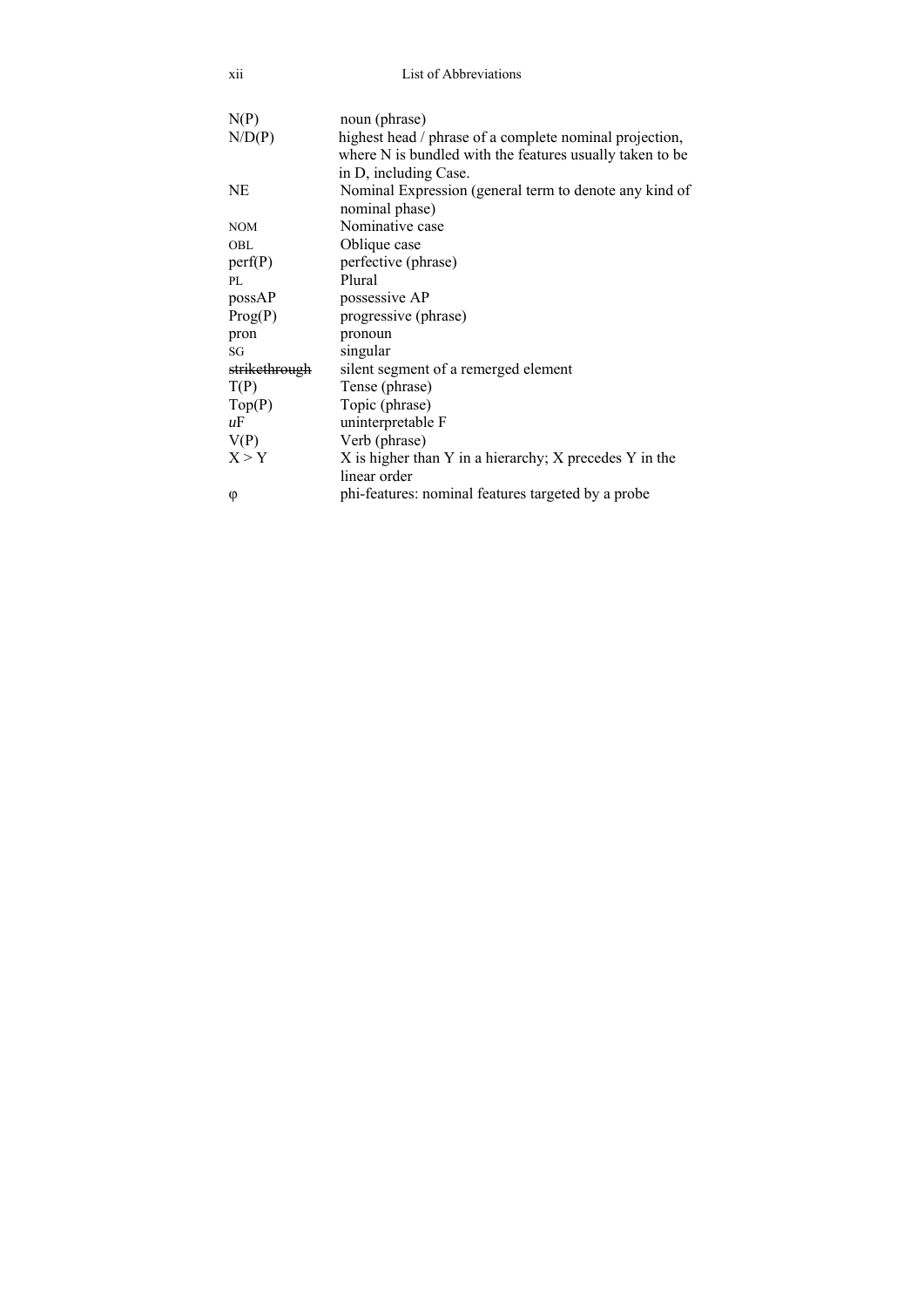## SOURCE ABBREVIATIONS

| Bart.       | da<br>San Concordio, Ammaestramenti,<br>Bartolomeo<br>distinctio, chapter, paragraph [pis. > fior.: 1302/1308], |
|-------------|-----------------------------------------------------------------------------------------------------------------|
|             | Opera del Vocabolario Italiano. V. Nannucci (ed.) 1840.                                                         |
|             | Ammaestramenti degli antichi latini e toscani raccolti e                                                        |
|             | volgarizzati per Fra Bartolomeo di San Concordio Ricordi                                                        |
|             | e Compagno, Florence.                                                                                           |
| Beccaria    | Cesare Beccaria (1763) Dei delitti e delle pene. Cons.                                                          |
|             | 19/08/15 de Bibliotheca, Biblioteca telematica.                                                                 |
|             | http://bepi1949.altervista.org/delitti/index.html                                                               |
|             | Brunetto Rett. Brunetto Latini, La Rettorica [fior.: ca. 1260-61]                                               |
|             | Francesco Maggini (ed.). 1968. Le Monnier, Firenze.                                                             |
| Caes. Gall. | Caius Iulius Caesar [100 B.C. - 44 B.C.] Commentarii                                                            |
|             | belli Gallici. Bibliotheca Teubneriana Latina Online: W.                                                        |
|             | Hering (ed.). 1997, p. 1-147.                                                                                   |
| Cavalcanti  | Guido Cavalcanti, Rime. [fior.: 1270-1300]. Opera del                                                           |
|             | Vocabolario Italiano. G. Contini (ed.) 1960. Poeti del                                                          |
|             | Duecento. Ricciardi, Napoli.                                                                                    |
| Cic. Brut.  | Marcus Tullius Cicero [106 B.C. - 43 B.C.] Brutus.                                                              |
|             | Bibliotheca Teubneriana Latina Online: E. Malcovati                                                             |
|             | (ed.). 1970. M. Tulli Ciceronis scripta quae manserunt                                                          |
|             | omnia, fasc. 4.                                                                                                 |
| Cic. fam.   | Marcus Tullius Cicero [106 B.C. - 43 B.C.] Epistulae ad                                                         |
|             | familiares. Bibliotheca Teubneriana Latina Online: D.R.                                                         |
|             | Shackleton Bailey (ed.). 1988.                                                                                  |
| Cic. Mur.   | Marcus Tullius Cicero [106 B.C. - 43 B.C.] Pro L. Murena                                                        |
|             | oratio. Bibliotheca Teubneriana Latina Online: D.R.                                                             |
|             | Shackleton Bailey (ed.). 1988.                                                                                  |
| Cic. Sext.  | Marcus Tullius Cicero [106 B.C. - 43 B.C.] Pro P. Sestio                                                        |
|             | oratio. Bibliotheca Teubneriana Latina Online: D.R.                                                             |
|             | Shackleton Bailey (ed.). 1988.                                                                                  |
| Dante Conv  | Dante Alighieri, Convivio: page, line. 1304-7. Opera del                                                        |
|             | Vocabolario Italiano. F. Brambilla Ageno (ed.) 1995. Le                                                         |
|             | Lettere Firenze (Società Dantesca italiana. Edizione                                                            |
|             | Nazionale), 3 tomi [testo: t. III, pp. 1-456].                                                                  |
| Dante Vita  | Dante Alighieri, Vita nuova: page, paragraph. 1292-93.                                                          |
|             | Opera del Vocabolario Italiano. M. Barbi (ed.) 1932.                                                            |
|             | Bemporad, Firenze.                                                                                              |
|             |                                                                                                                 |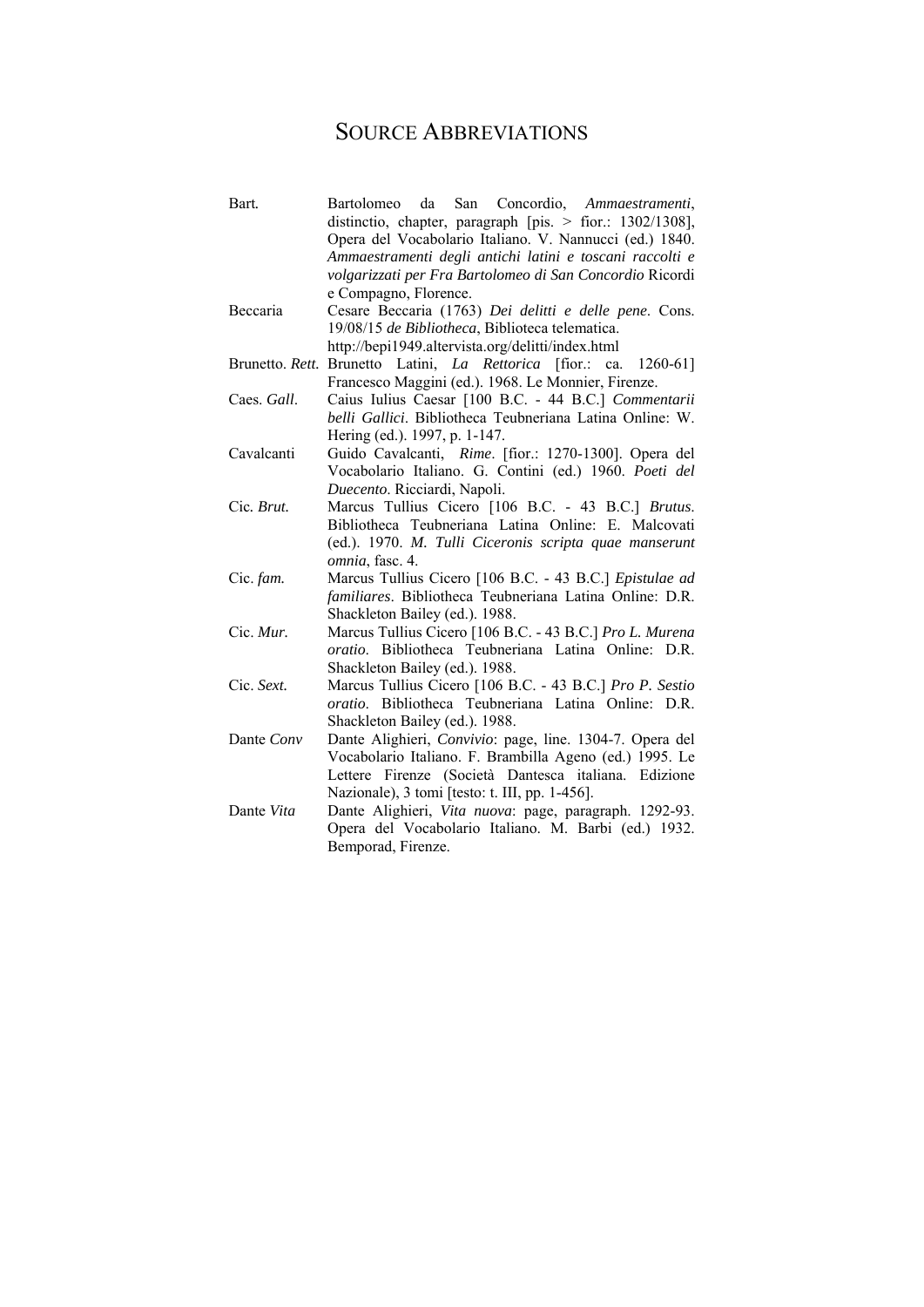*Doc Fior* Lapo Riccomanni *Libro del dare e dell'avere, e di varie ricordanze* [fior.: 1281-97]. Opera del Vocabolario Italiano. A. Castellani (ed.). 1952. *Nuovi testi fiorentini del Dugento*, Sansoni, Firenze, pp. 516-55. Liv. Titus Liuius [59 B.C. - 17 A.D.] *Ab Urbe condita*. Bibliotheca Teubneriana Latina Online: Books I-X: W. Weissenborn et M. Müller (eds). 1932. Marsilio Marsilio da Padova, *Il libro del difenditore della pace*, [fior.: 1363]. Opera del Vocabolario Italiano. C. Pincin (ed.). 1966. Fondazione L. Einaudi, Torino. *Novellino Il Novellino* [fior.: 1315]. Opera del Vocabolario Italiano. F. Favari (ed.). 1970. Bozzi, Genova. Sen. *apocol.* Lucius Annaeus Seneca [4B.C. 65A.D] *Diui Claudii apolocyntosis*. Bibliotheca Teubneriana Latina Online: R. Roncali (ed.). 1990. Sen. *contr*. Lucius Annaeus Seneca [4B.C. 65A.D] *Diui Claudii apolocyntosis*. Bibliotheca Teubneriana Latina Online: Teubner: L. Hakanson (ed.). 1989. Sen. *nat* Lucius Annaeus Seneca [4B.C. 65A.D] *Naturales quaestiones*. Bibliotheca Teubneriana Latina Online: H. M. Hine (ed.). 1996. *Stat Fior.* Capitoli della Compagnia della Madonna d'Orsammichele del 1297. Opera del Volabolario Italiano. A. Castellani (ed.) 1952. *Nuovi testi fiorentini del Dugento*. Sansoni, Firenze. Pp. 662-72. *Stat. Sen* Ranieri Gangalanti *Il Costituto del comune di Siena volgarizzato*: page, line. 1309-10. Opera del Volabolario Italiano. A. Lisini (ed.). 1903. Tip. Sordomuti di L Lazzeri, Siena. Svet. *Caes*. Caius Suetonius Tranquillus [75? - 150?] *De uita Caesarum*. Bibliotheca Teubneriana Latina Online: M. Ihm (ed.). 1908. Tac. *Agr*. Cornelius Tacitus [55-116/20] *De uita Iulii Agricolae.*  Bibliotheca Teubneriana Latina Online: J. Delz (ed.). 1983. Villani Giovanni Villani *Cronica* [fior.: 1348]. Opera del Vocabolario Italiano. G. Porta (ed) 1990-1991. *Giovanni Villani, Nuova Cronica.* Fondazione Pietro Bembo / Ugo Guanda Editore, Parma.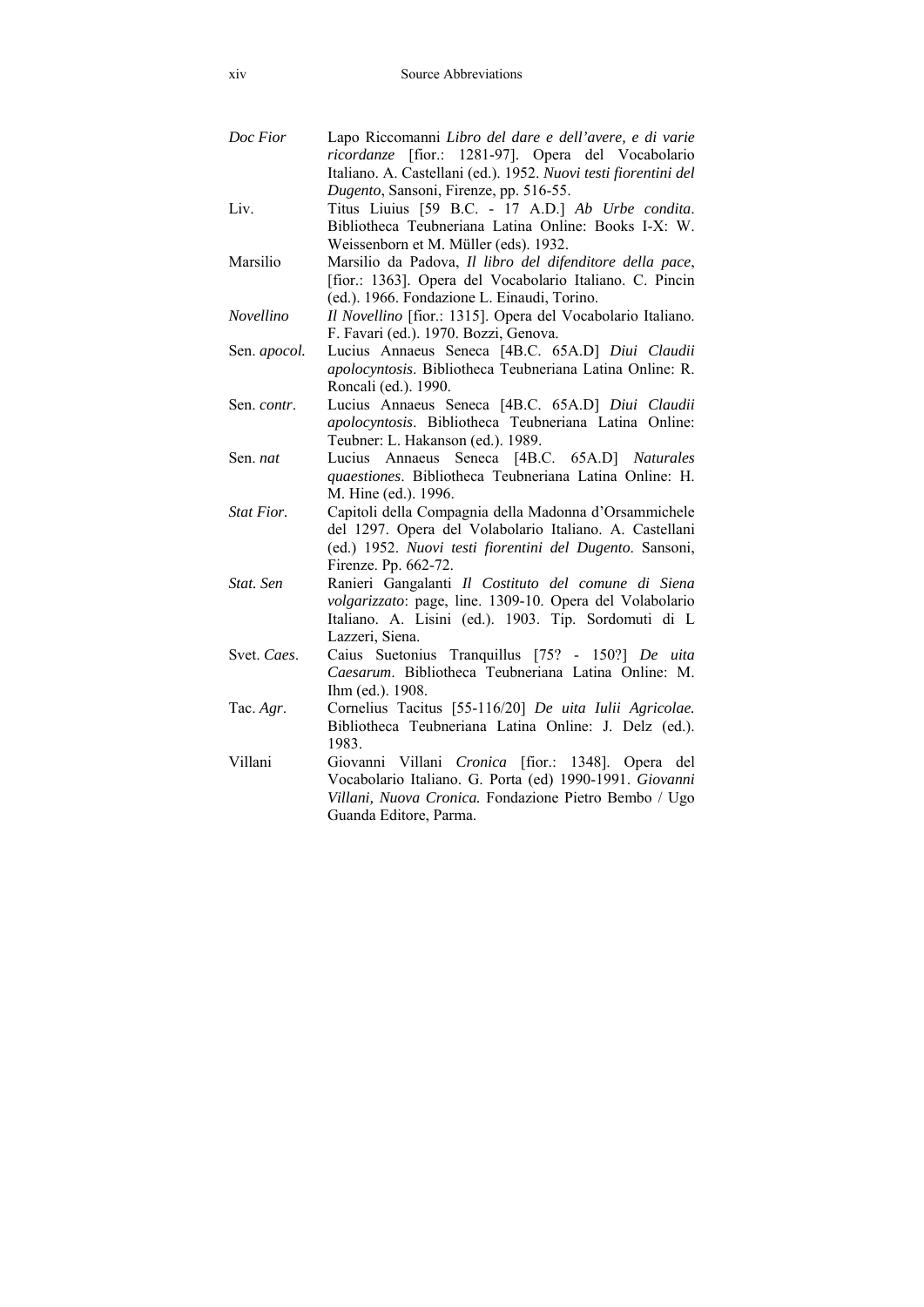## **INTRODUCTION**

Most current studies in generative grammar assume the underlying hypothesis that Syntax feeds LF (Logical Form), which is the component in which semantic interpretation takes place. On this assumption, the interpretation of a given utterance is a straightforward consequence of its syntactic structure and *vice versa*. It follows that it is legitimate to propose semantic arguments in support of syntactic analyses, as well as the converse, syntactic arguments in support of semantic analyses. However, the former case is overwhelmingly more common than the latter. This essay aims to fill this gap by providing an account of the latter type of case.

The main topic concerns the syntax of Nominal Expressions (henceforth  $NE$ ).<sup>1</sup> In particular, it starts from the analysis of so-called definite descriptions, such as English *the girl*, Italian *la ragazza*, Romanian *fata*, Latin *puella*, and goes on to investigate other kinds of NEs including indefinite articles, demonstratives, possessives, pronouns, and proper names. As is apparent, in some languages (e.g., English and Italian) definite descriptions are obtained through the combination of two words: a lexical word (*girl*, *ragazza*) of category N, denoting a number of semantic features that can be informally summarized as [HUMAN], [FEMALE], [YOUNG], and a functional word (*the*, *la*) of category D (Determiner), which provides reference to an individual specified as [UNIQUE], [KNOWN]. In other languages (e.g., Romanian and Latin) we find only a single word (*fata*, *puella*). But Latin must be distinguished from Romanian, in that in the former, the element carrying reference is simply missing, leading to ambiguity of the interpretation of *puella* either as a definite description ("the girl") or as an indefinite expression ("a girl"). In Romanian the indefinite NE is very similar to its English and Italian counterparts: Rom. *o fată*, Engl. *a girl*, It. *una ragazza*, allowing us to conclude that the definite expression made of a single word *fata* actually contains two

 $\overline{a}$ 

<sup>&</sup>lt;sup>1</sup> I thank Mila Dimitrova-Vulchanova for suggesting the term "nominal expression" or NE to avoid the ambiguity arising from DP or NP. NE is used here as parallel to "clause" (which is not a label in the tree), in that it refers to the entire nominal constituent with no commitment to the actual label of the highest projection.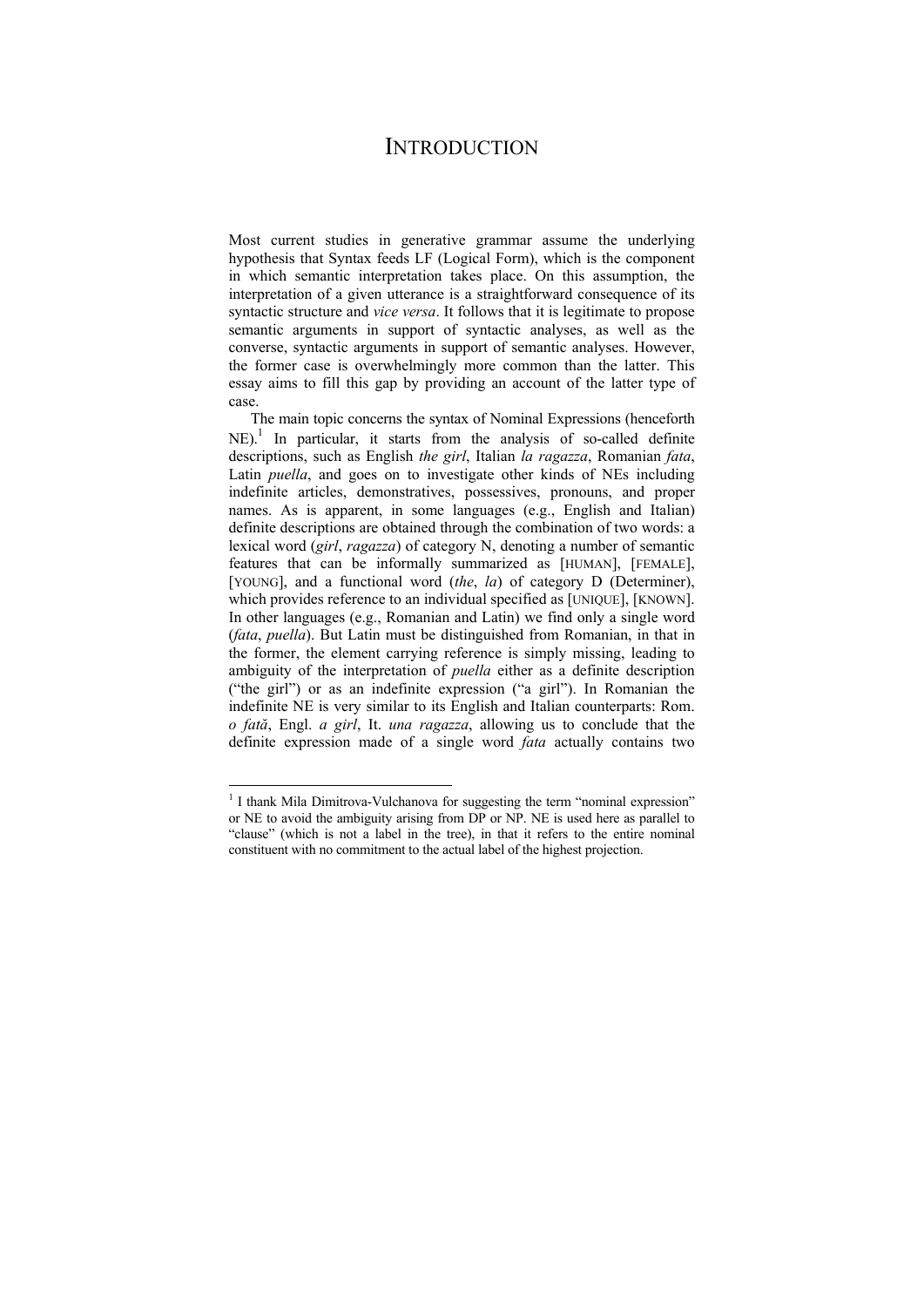elements  $(fat\tilde{a} + -a)$  to be respectively attributed descriptive denotation and referential value. $2$ 

The semantic analysis of NEs is grounded on Logic, which has traditionally taken German and English as a source of empirical data. But unlike modern syntacticians, philosophers such as Frege and Russell were not interested in the morpho-syntactic distribution of specific morphemes. Their aim was to construe an algebraic mechanism with the precise goal of abstracting from all the (morpho-syntactic) redundancies and idiosyncrasies of natural languages. As will be apparent in Chapter 2, even in the most orthodox semantic tradition, the very items that realize the definite article are not taken to be definite operators in all possible utterances of any language. It is always necessary to allow for some "non-logical" exception in order to force Logic into morpho-syntactic forms. Furthermore, definite descriptions in the semantic sense must exist even in languages with no articles, opening up a hot debate on how these languages behave as regards the mapping of syntactic structures to LF (the interpretive interface).

With this in mind, throughout the volume I try to find a synthesis (in the Hegelian sense) between a thesis represented by mainstream syntactic accounts that assume a universal syntax–semantic mapping and take the semantic analysis of article languages as a starting point for a syntactic proposal holding for all languages (the DP-hypothesis, Longobardi 1994), and an antithesis consisting in more minimalistic accounts that analyse article-less languages as structurally defective (DP-languages vs. NPlanguages, cf. Corver 1990, Chierchia 1998a, Bošković 2005, 2008, a.o.). I propose that articles, unlike other determiners, are (mainly) the result of the mapping between syntax and Spell-out. In other words, definite descriptions have a null definite operator in all languages. Like many null elements, they may need to be in a special relation with an overt head. The article is such an overt head.

My proposal complies with minimalist requirements (which call for minimal language structure; namely, minimal application of Merge), while at the same time assuming a common structure-building procedure for languages with and without articles.

Chapter 1 introduces the reader to the basic tools of analysis used in this volume and locates the discussion within the minimalist framework. Chapter 2 starts with a brief overview of the logic tradition on which the most influential syntactic accounts depend: namely, Longobardi (1994) on

 $\overline{a}$ 

<sup>&</sup>lt;sup>2</sup> Denotation and reference are core semantic notions to be introduced to the unfamiliar reader in §2.1.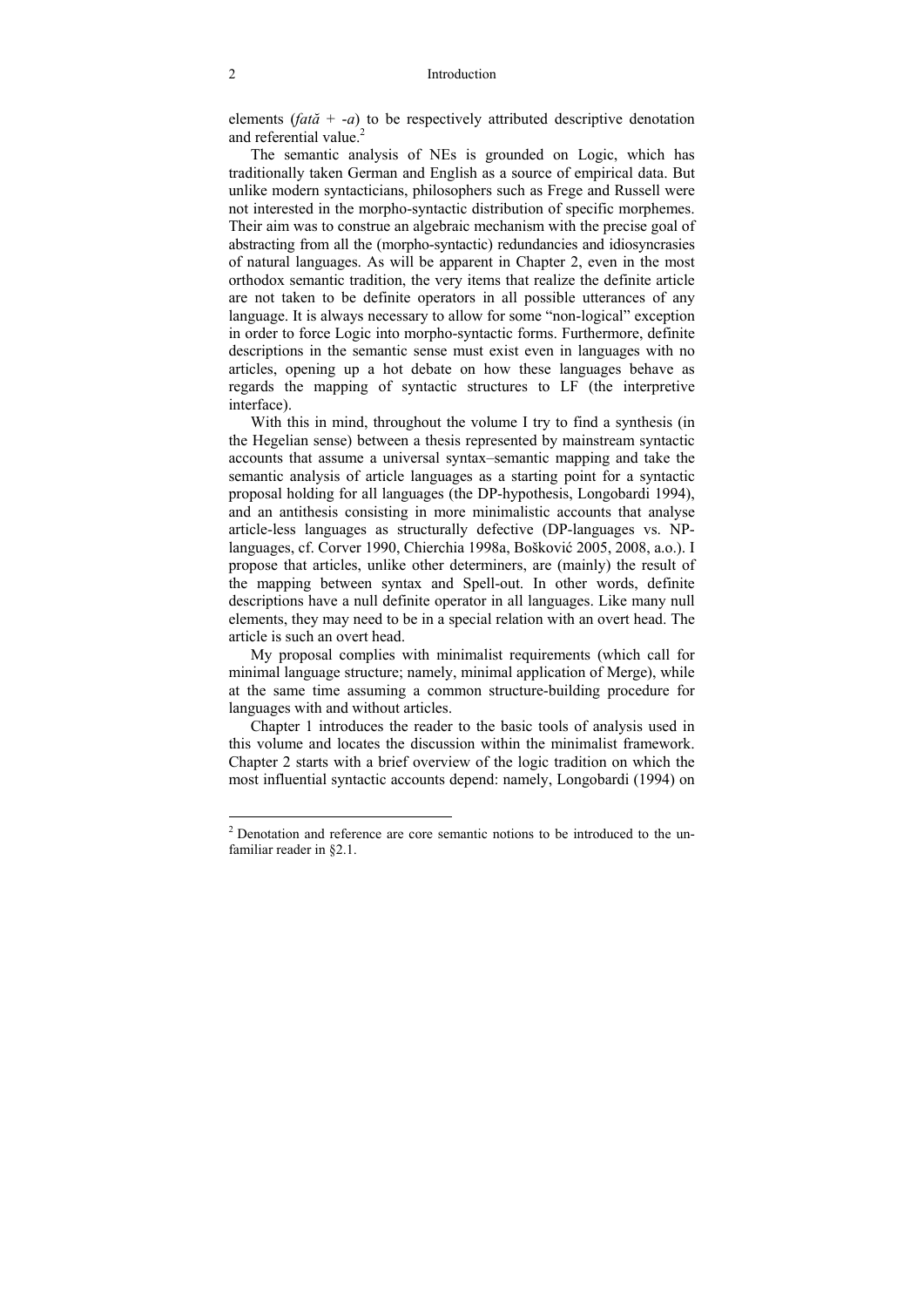the one hand and Chierchia (1998a) and Bošković (2005, 2008) on the other. It then tests these three approaches on different languages, raises a number of problems with the approaches, and concludes that most of the problems are due to the erroneous assumption that articles and what we label D, namely the highest head in the NE, are carriers of reference.

Chapter 3 presents an alternative framework that analyses the article as a discontinuous part of the nominal inflection, thereby reconciling DP- and NP-languages. I argue that feature-sharing is not to be viewed as the result of one and the same syntactic process but rather of the application of different types of Merge: external Merge, which is triggered by Selection and Modification, and internal Merge, which is due to the recursive nature of language. In other words, for the same lexical element N to entertain selection and modification relations with more than one element, it needs to (internally) merge as many times as it has relations. Multiple merger of the lexical head bundled with all its functional features builds the spine of the "extended projection" (in the sense of Grimshaw 1991), or of the phase (in the minimalist sense).

I call the feature-sharing triggered by Selection **Agreement** (following the general line of research in minimalism). Different from what is generally done in the current minimalist literature (cf. Baker 2003), I differentiate Agreement from the feature sharing triggered by modification, which I call **Concord**, and from the feature spreading triggered by multiple merger of the same head, which I call **Projection**. The latter operation will be shown to capture "head movement" and "article insertion", in the spirit of what I have proposed in previous work (Giusti 1997, 2002, a.o.).

Chapter 4 shows that articles are different from the other so-called determiners. First of all, in many languages they can cooccur with (a subset of) them. After setting quantifiers apart (treating them as either being external to the NE, or being like adjectival modifiers), the chapter gives a unified analysis of the function played by demonstratives, personal pronouns, and proper names inside NEs, as providing the referential index required by the semantics of a denoting N. It also shows that possessives, whether pronominal or adjectival in nature, have an index of their own which is valued independently of the index of the NE. But this index contributes to further identifying the referent of the NE.

Chapter 5 applies the proposal of Projection to account for a number of phenomena that confirm that articles are segments of a reprojecting N. Based on Romanian data, §5.1 shows that the enclitic article is part of the nominal paradigm. Based on Italian data, §5.2 extends Longobardi's hypothesis of "expletive" articles to all articles. They are "expletive" in the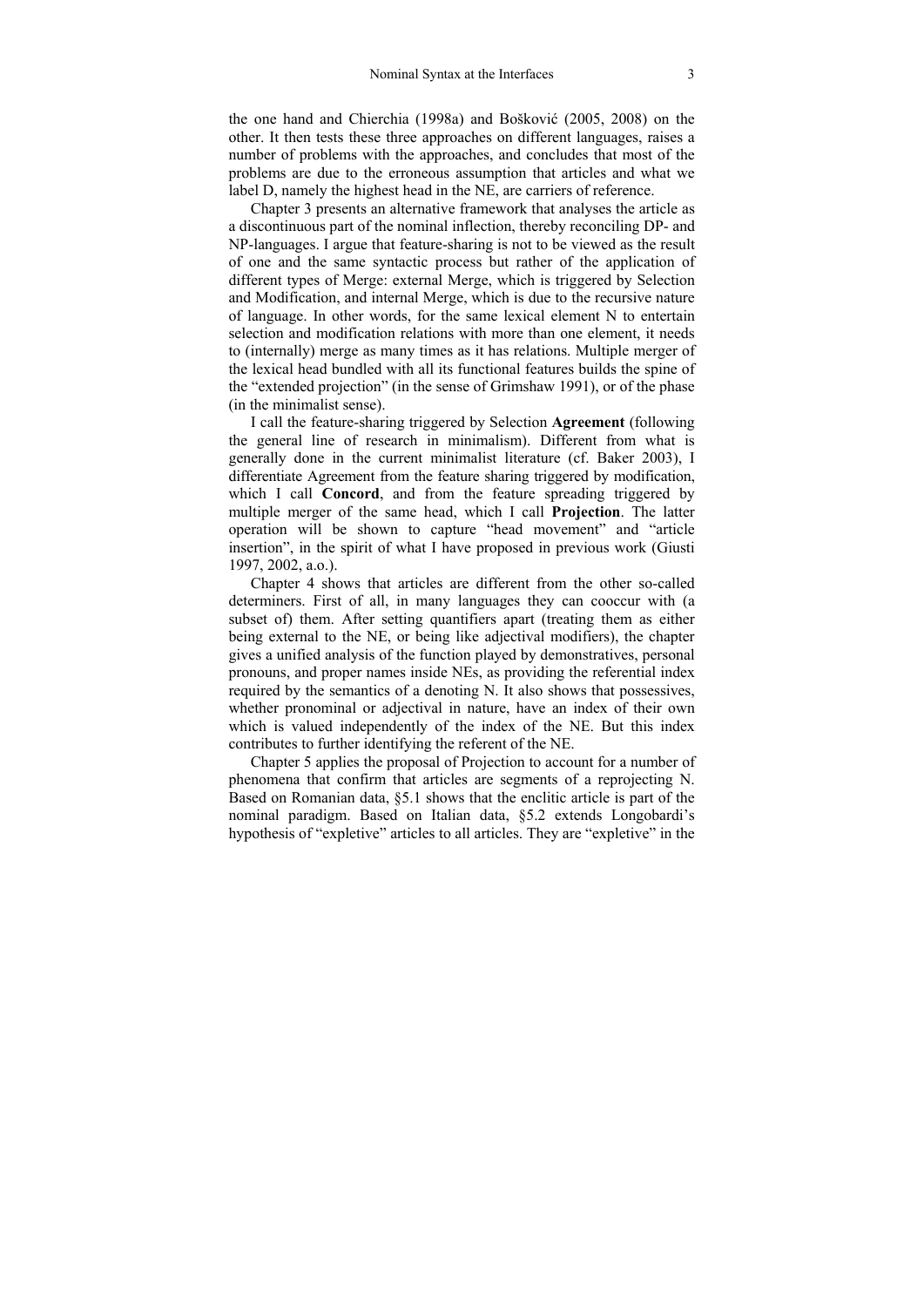#### 4 Introduction

sense that they are not inserted to provide the interpretation of a definite description, which is instead provided by a null indexical. §5.3 accounts for the micro-variation displayed by double definiteness in Scandinavian. §5.4 claims that articles in German are inserted to make Case visible.

Chapter 6 analyses special kinds of adjectival Concord. §6.1 reviews so-called adjectival articles in three Balkan languages: Albanian, Romanian, and Greek, showing that they are not the same phenomenon. I argue that in some cases, what looks like an article is part of the projection of the adjective (and therefore interacts with the notion of Concord); in other cases it is a pronominal element introducing a reduced relative clause (in the sense of Cinque 2010), and in yet other cases it is the realization of a segment of the head N. §6.2 shows how the defective paradigm of a modifier may require an overt realization of a segment of the reprojecting head. This is argued on the basis of the apparent articlelike paradigm of two prenominal vocabulary items in Italian, namely the demonstrative *quel* and the adjective *bel.* §6.3 provides an analysis of the Germanic weak and strong inflection, claiming that adjectives in German do not inflect (as is clear in predicate position) and that the adnominal inflection on the adjective is instead a segment of the projection of N.

A brief overview of results and residual issues concludes the volume.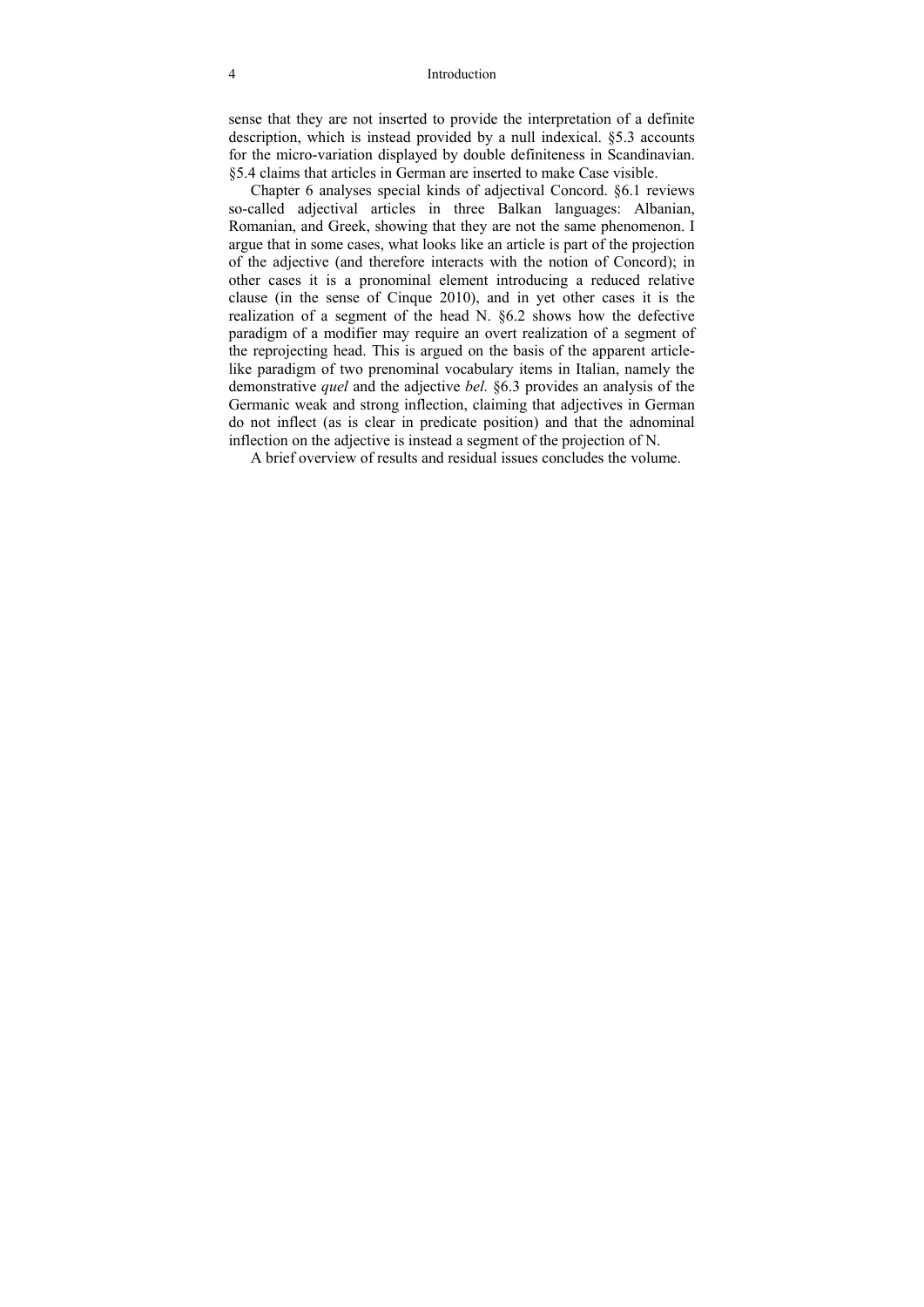## CHAPTER ONE

## SOME BASIC TOOLS OF ANALYSIS

The present work is set within the minimalist framework, which is briefly introduced in this section, focusing on the aspects that will be crucial for the discussion.

According to minimalism, syntax should be at best derivable from properties "imposed by the sensorimotor system and the conceptualintentional system" (Chomsky 2005:10). Syntax should be minimal in the sense that all its properties should be necessary at the interfaces: Spell-out and Logical Form (LF), which feed the sensorimotor and the conceptualintentional systems respectively.

In (1) the Lexicon feeds syntax with lexical and functional items producing structures that are spelled out before the syntactic component ends its job and feeds the interpretive interface (LF):

(1)  $\| \mathbf{S} \|$   $\in$  Lexicon  $\left| \begin{array}{c} U U \\ \vdots \end{array} \right| \rightarrow$  Spell-out  $\rightarrow$  sensorimotor system  $\mathbb{Z}$   $\rightarrow$  LF  $\rightarrow$  conceptual-intentional system

The model in (1) is not a unique process for whole utterances or even for whole sentences but is reiterated for chunks of structure called **phases**. It is highly possible that NEs are phases (cf. Svenonius 2004, Bošković 2008, Cornilescu & Nicolae 2011, Gallego 2012, a.o.). This implies that they are sent to the interfaces (Spell-out and to LF) before they are computed as being part of the clause.

Unlike the Principles-and-Parameters framework (Chomsky 1981) from which it directly derives, minimalism (Chomsky 1995, 2000, 2005) is much less of a theory and much more of a set of general principles used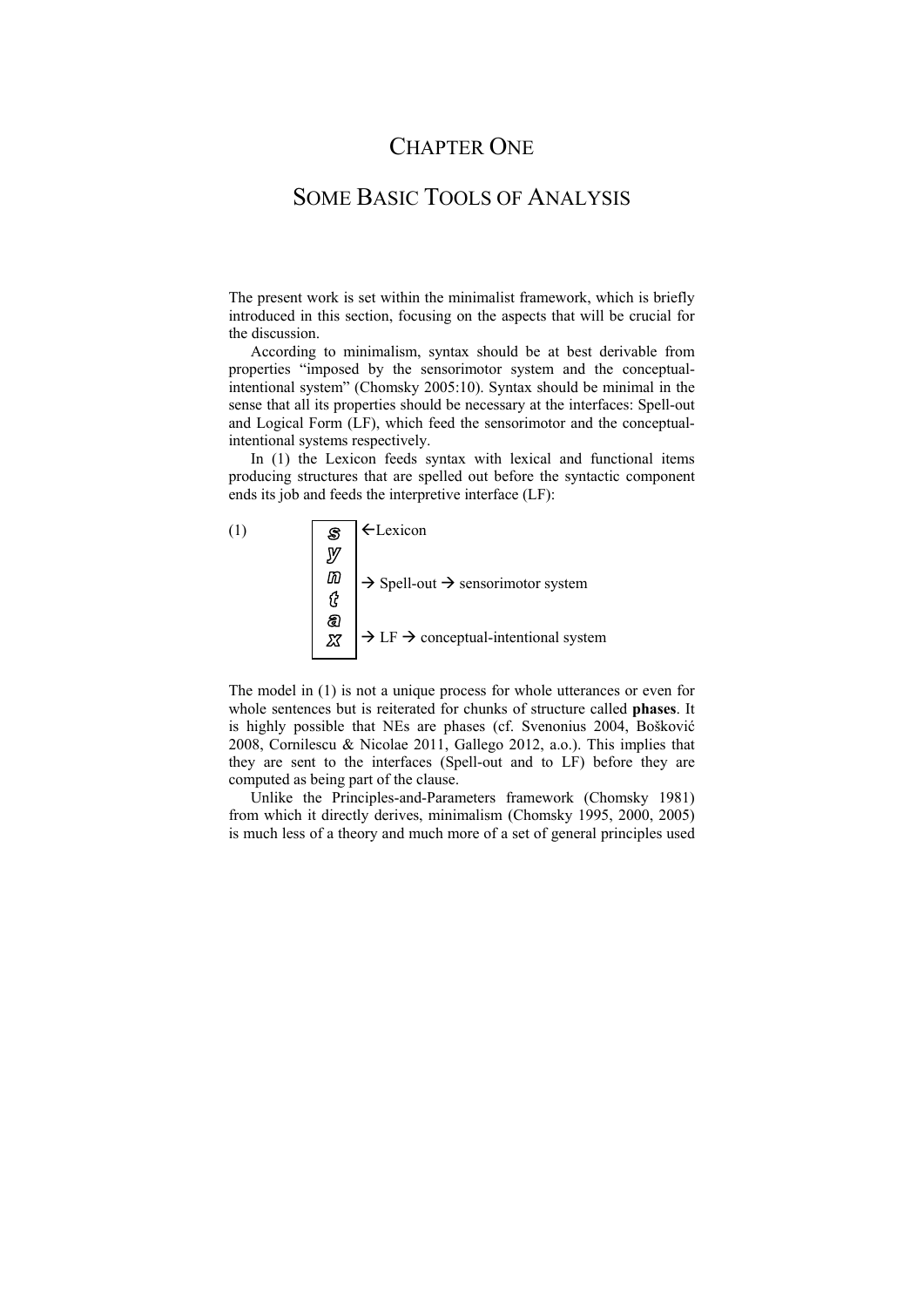to evaluate competing theories. It conceives the language faculty in terms of the tension between its logical-mathematical nature which makes it "perfect" in the sense of logically necessary, and its biological nature which is supposedly the cause of its "imperfections" and the ground for crosslinguistic variation. What is subject to variation is what must be acquired, while the universal part is, by definition, genetically present (or at least genetically subject to maturation).

In my work on the definite article, the tension between the properties of the Spell-out and the requirements of LF will be crucial to distinguish between a semantic dimension that concerns the interpretation of definite descriptions, which is ascribed to LF, and the parametrized distribution of certain syntactic features that are spelled out in some languages but not in others, as articles will be shown to be, which is an issue regarding the micro-parametric variation typical of inflectional morphology.

#### **1.1. Economy and Full Interpretation**

It is generally agreed that meaning (the interpretation of a given utterance) is compositional, that is to say, obtained from the sum of the meanings of all the parts. This is known as the Principle of **Compositionality**.

Thus, in order to obtain a definite description such as "the girl", we need a descriptive property (*girl*), also defined as the "denotation", which can be attributed to an individual, and an element providing the referential index (ι) that introduces such an individual in the discourse. In a language with free definite articles, it is just about intuitive to assume that the article "the" provides the referential index. This can also be assumed of a language with enclitic articles, as we observed in the introduction for Romanian *fata* (lit. girl-the, "the girl") where the root *fată* clearly provides the descriptive property (the denotation, which comes with an open position to be saturated by a referential index), and the suffix -*a* provides the referential value (in this case a definite individual).

But for an articleless language like Latin, it is not at all straightforward to see how we could pull the denotation and the individual index apart. In fact, *puella* can be interpreted either as an "unsaturated" denotation (since it can combine with any determiner, e.g., *haec* / *illa* / *ista* / *ea* / *ipsa* / eadem / *una*<sup>1</sup> puella), or as a definite description "the girl", or as an

 1 These determiners include demonstratives (*haec*/*illa*/*ista*), the demonstrative use of the 3rd Person pronoun (*ea*), some determiner-like adjectives meaning "same/self" (*ipsa*/*eadem*), and the indefinite singular *una*.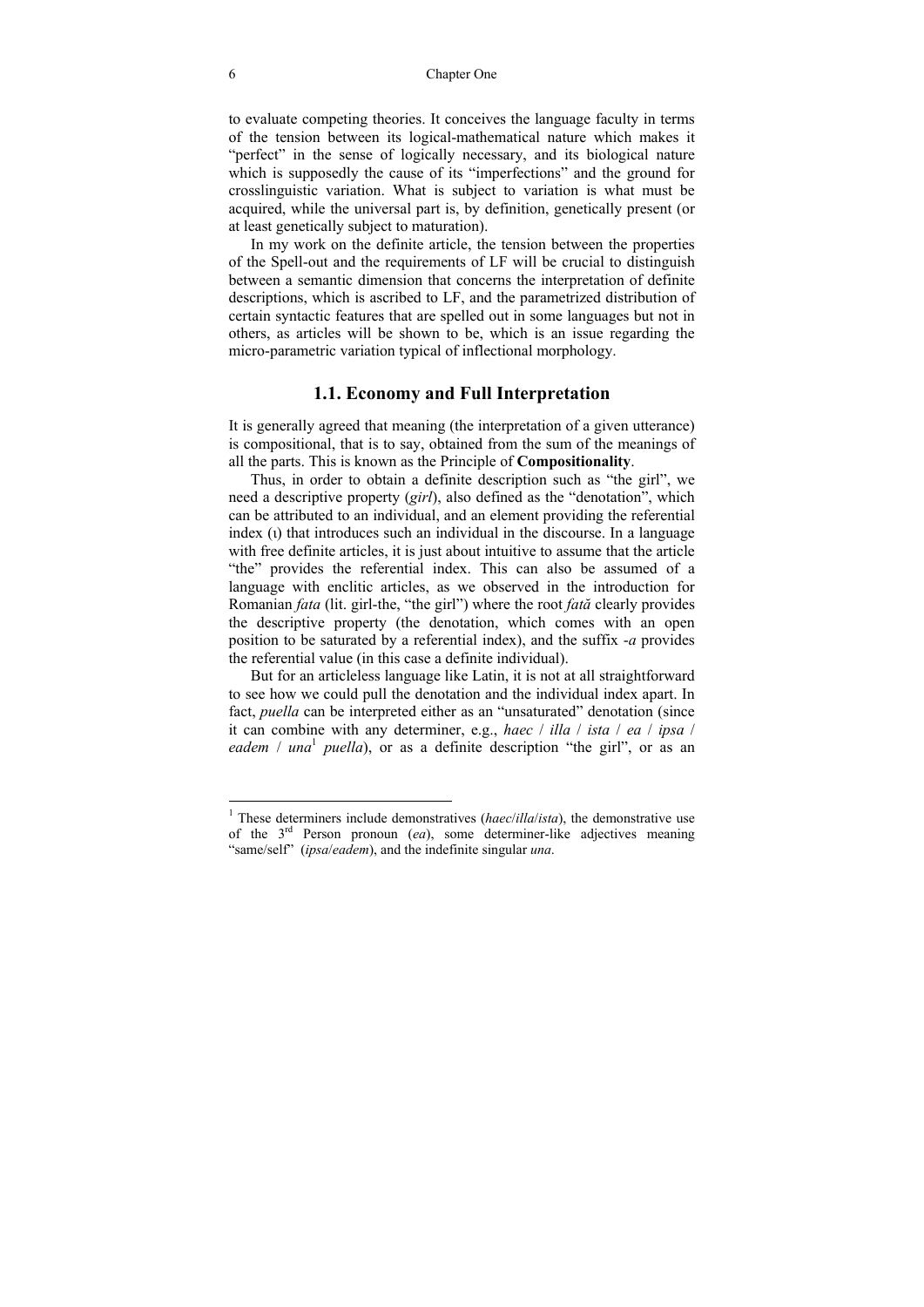indefinite expression "a girl", which can in turn be specific (a particular girl the speaker has in mind) or non-specific (any girl).

It is a generally shared opinion that if we want to keep compositionality of meaning in its full form, we must assume that there are elements that are interpreted even if they are non-overt (they are not realized at Spellout, but are interpreted at LF). This amounts to saying that if *puella* can be interpreted as a definite description, its semantic representation must contain the description as well as the referential index, even if the latter does not correspond to any overt element (free or affixal).

The assumption of a non-overt element does not tell us exactly where this element is in the structure. But in a framework searching for universal properties of language and the relative parameters that can derive language variation (including what can be non-overt in what language), we basically have two choices: (i) We can assume that what we observe in a language with articles happens in exactly the same fashion in a language without articles, with the only difference that the articleless language has non-overt articles. (ii) We can say that the parametric choice that allows or disallows the article concerns how the language builds/realizes the nominal structure. In either case, we have not yet established what the structures of these languages should look like. Neither have we developed a secure methodology that can help us choose between an analysis that extends the properties of the "more economical" to the "less economical" language. As a matter of fact, it is not even obvious what counts as computationally more economical, whether a language with all functional features overtly expressed, or a language with some or all functional features left nonovert, especially if non-overt material is the result of deletion (a costly operation, according to Nunes (2004)), or requires licensing by means of Agreement or Concord, as we will observe in detail throughout this volume.

The minimalist program is precisely intended to give us the tools to decide, from among the possible analyses, which is the most economical from the computational point of view. For this reason I will first introduce some minimalist machinery. It should, however, be kept in mind that my ultimate goal in this work is mainly empirical, persuaded as I am that a good theoretical approach can help us raise questions that ultimately lead us to formulate more precise empirical claims about language.

Together with compositionality, there must also be a principle that forbids insertion of "apparently useless" elements. This principle is needed to capture the empirically solid evidence that merger of "redundant" elements, as is the case for a second determiner, makes the utterance ungrammatical, as in \**this the girl*, \**the girl this*, or \**the this girl*, where a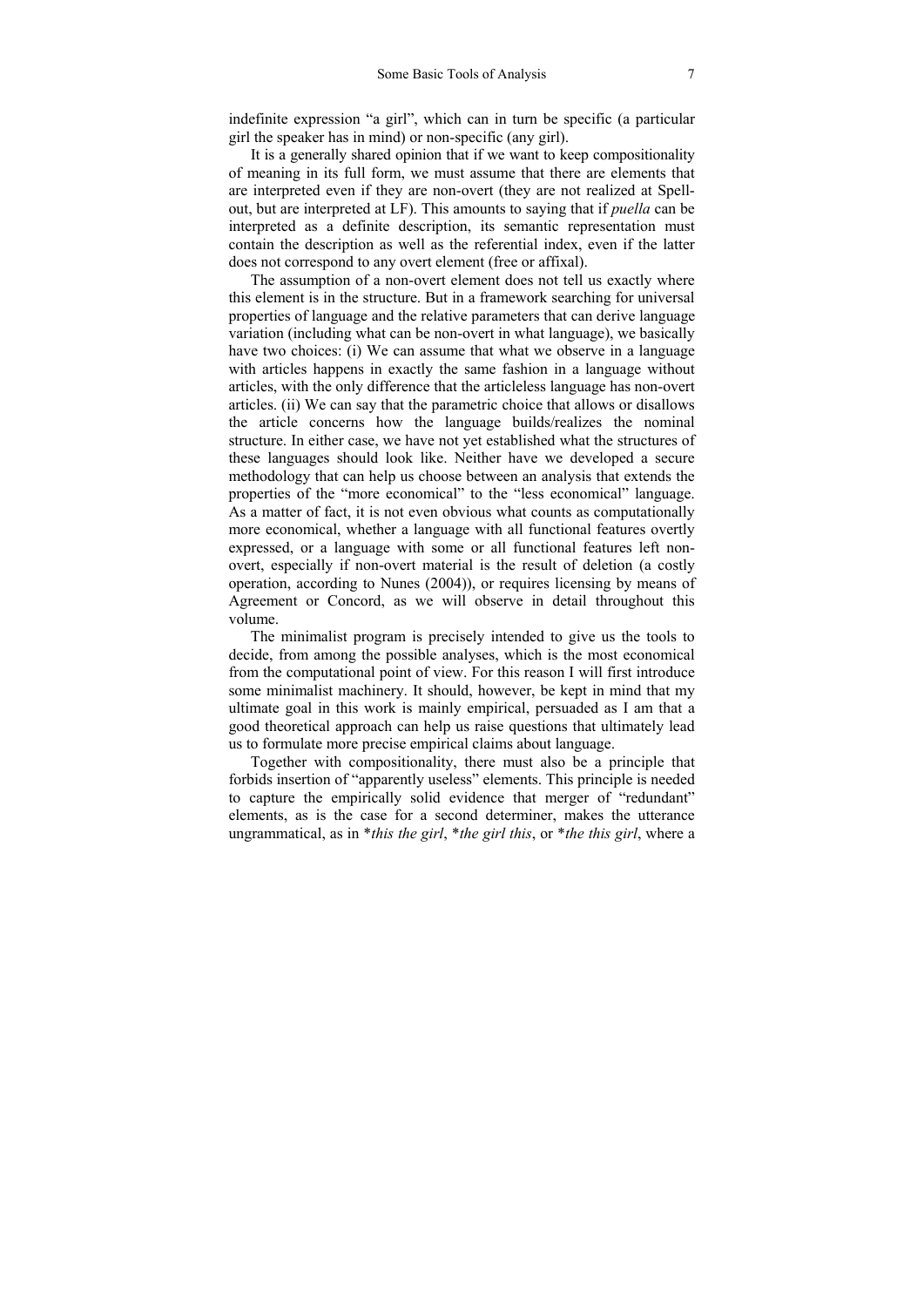#### 8 Chapter One

demonstrative cooccurs with an article in English. Another property of language related to this general principle is the impossibility of inserting an element with no meaning at all, as in \**the girlp*, \**thep girl*, \**the op girl*. So even a meaningless sound cannot be tolerated and simply disregarded in the interpretation. This property is captured by the Principle of **Full Interpretation** that states that "Every symbol of grammar must be interpreted".

Full Interpretation is a consequence of a general principle of **Economy** which not only prohibits insertion of useless material but also requires the "least costly choice" among the possible structures, procedures, and number of operations. According to Cardinaletti & Stark (1999), Economy is what forces Italian to choose a null subject pronoun and a clitic object pronoun *l(o)* in (2a); whereas the insertion of a strong pronoun in object position *lui*, in (3a), can only be motivated by the necessity of realizing a [FOCUS] feature on the object. In turn, the strong pronoun *lui* is preferred over the full form *Gianni* in (4), if the referent of *Gianni* has already been mentioned in the discourse and can be identified as the antecedent of the pronoun in the discourse. Note that, *mutatis mutandis*, English works in the same way; the only difference is that the subject pronoun cannot be silent, and the strong vs. weak/clitic object pronouns apparently have the same position and are not different in spelling (but they are different as regards stress and phonological realization):

- (2) a. [pro] L'ho visto ieri. b. I saw ['m] yesterday
- (3) a. [pro] Ho visto lui ieri b. I saw him yesterday
- (4) a. Io ho visto Gianni ieri b. I saw Gianni yesterday

Economy and Full Interpretation are general principles of the Ockham's razor kind, and, as such, they are necessary properties of any scientific theory of language. However, their application to the hard, everyday work of linguistics is not without problems. As beautifully stated by Haegeman & Guéron (1999: Ch. 5), the principle of Full Interpretation is at odds with well-established hypotheses in generative grammar, such as the assumption of expletives, the necessity for NEs to receive abstract (and morphological) Case, and the widespread phenomenon of feature redun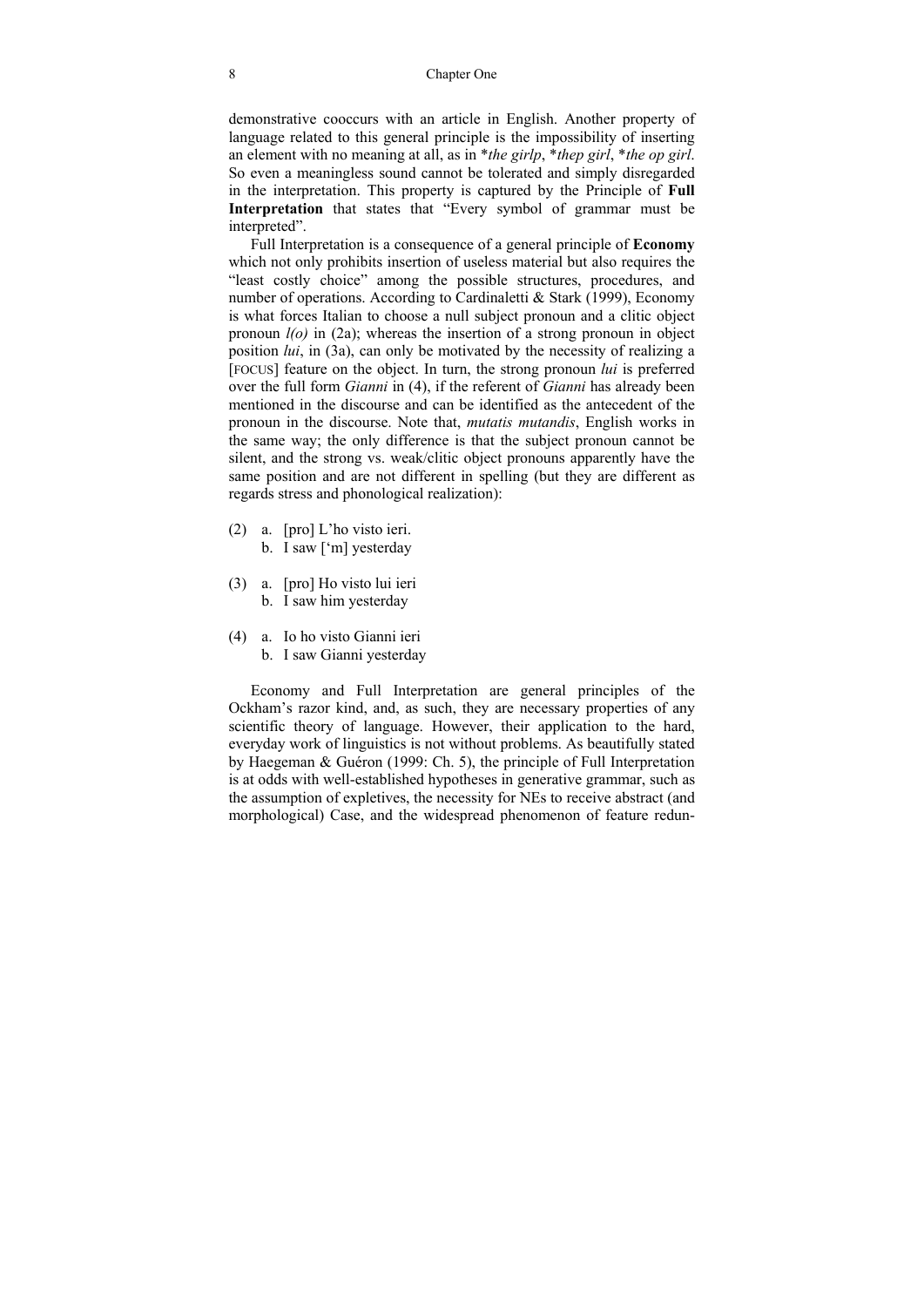dancy. We will now see how these phenomena are manifested in NEs and why they apparently contradict Economy and Full Interpretation.

### **1.2. Expletives, Case, and Redundancy**

An expletive is something that needs to be inserted for syntactic reasons but has no semantic counterpart. The typical example of an expletive is the English pronoun *it* as the subject of weather verbs (5a), of raising verbs with a finite clausal complement (5b), and of any predicate with a postverbal clausal subject (5c). Expletive *it* is homophonous to referential *it* (5d), but unlike referential *it*, expletive *it* does not refer to any individual nor does it saturate any thematic role of the predicate. Despite this, it is mandatory. Note that in the same three cases, Italian has no overt subject pronoun (6a–c), and only in (6d) could a more informative subject be inserted:

- (5) a. It is raining.
	- b. It seems that Mary is ill.
	- c. It is impossible to omit the subject.
	- d. That / The cookie / It is sweet.
- (6) a. 0 Piove.

 $\overline{a}$ 

- b. 0 Sembra che Maria stia male
- c. 0 È impossibile omettere il soggetto.
- d. Ouesto / Il biscotto /  $0 \triangle$  dolce.

A similar state of affairs occurs in existential sentences whose subject is homophonous to the locative adverb *there*. Expletive *there* is clearly not a locative adverb, because it is in subject position, it can cooccur with a locative adverb, and unlike the latter it does not share the distal index of locative *there*, cannot be substituted by *here*, and can only appear in very particular contexts – namely, when the subject is indefinite and the predicate is unaccusative,<sup>2</sup> as is the case of *occur* in (7a), auxiliary *be* in (7b), or copula *be* in (7c):

 $2^2$  Unaccusative verbs are those verbs of motion, location, or state that have a nonagentive subject: see Haegeman & Guéron 1999: Ch. 1 for a thorough introduction to verb classification according to the different argument structures, and the syntactic phenomena that consequently arise.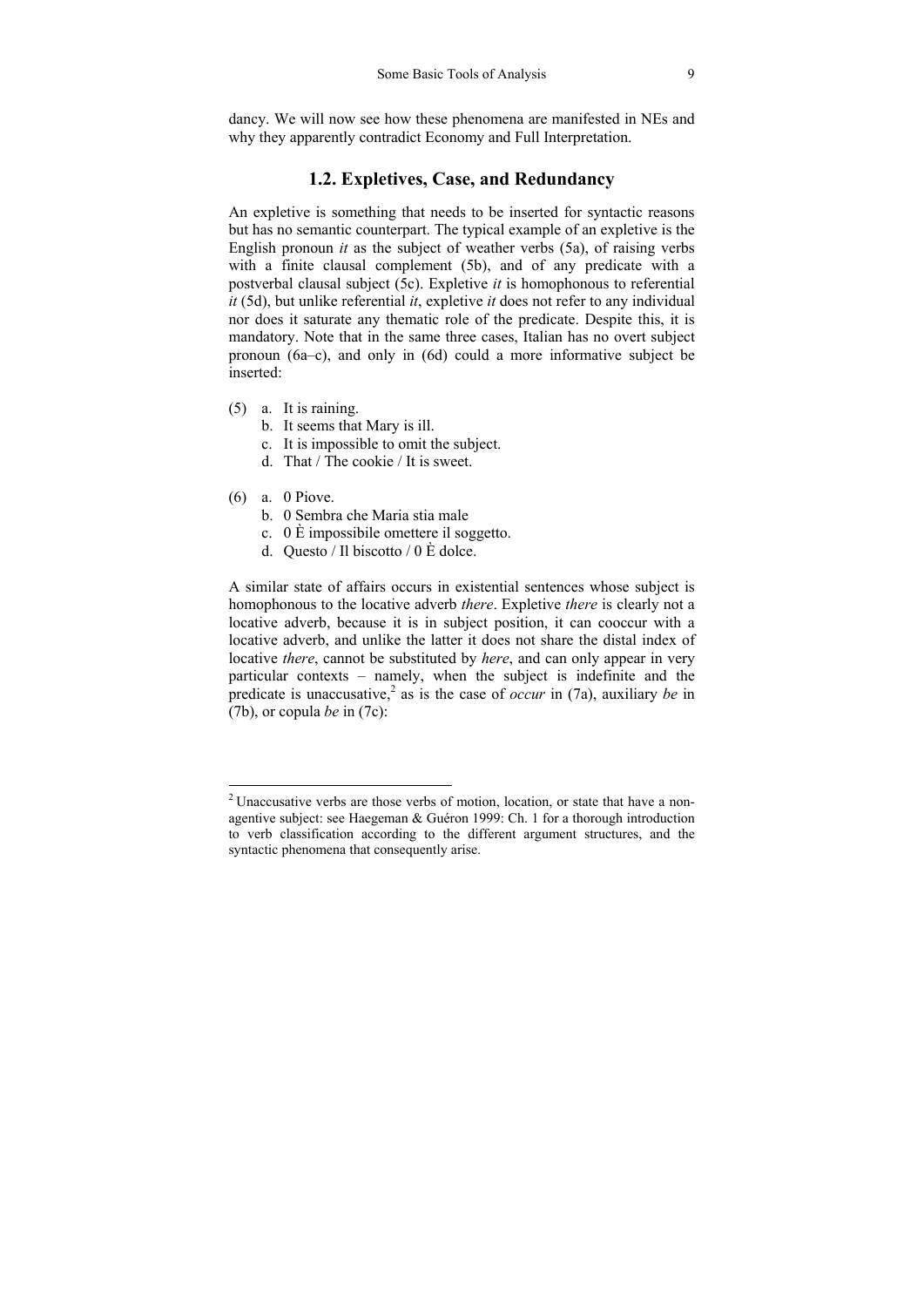- (7) a. There occurred a terrible accident.
	- b. There are three women working in the team.
	- c. There is a mess here/there.

 In *there*-sentences, the semantic subject is an NE, not a sentence, and it appears inside the predicate; whereas in *it*-sentences, the semantic subject, if present, can only be a clause extraposed to the right of the predicate, as in (8c):

- (8) a. There occurred (\*yesterday) a terrible accident (yesterday).
	- b. \*There are working three women in the team.
	- c. It was possible in old English to omit the subject pronoun.

In (8a), nothing can intervene between the verb and the postverbal subject: a PP would also give ungrammaticality (cf. \**there occurred on this road lots of terrible accidents*). In (8b), the subject of the intransitive verb *work* cannot be displaced from the post-auxiliary/preverbal position observed in (7b). A further displacement towards the end of the clause would not help (cf. \**there are working in the team three women*). On the contrary, in (8c) the infinitival sentence can very well appear after any adjunct of the main clause (cf. *It is still possible today under specific conditions to omit the subject in English*).

In brief, *it* and *there* obey very clear principles of grammar that force their insertion, even if they do not seem to contribute to the interpretation of the clause and, in so doing, apparently violate Economy and Full Interpretation. If these elements are not interpretable, why can we not be more economical and just omit them? How come their insertion does not lead to ungrammaticality? The (syntactic) answers to these two questions take us to the theory of (abstract) Case. $3$ 

The traditional notion of case is based on the empirical evidence of languages like Latin that display different nominal morphology according to the function the NE has in the utterance. For example, the noun *puella* in (9) has three different endings. In (9a) it is the subject of an absolute ablative *stupente*; in (9b) it is the object of the transitive verb *transfigit*; in (9c) it is the genitive argument of a relational noun *pater*; and in (9d) it is a partitive genitive argument of the superlative adjective *festivissimam*:

 $\overline{a}$ 

<sup>&</sup>lt;sup>3</sup> The notion of "abstract Case" (with capital C) originates from Chomsky (1981: Ch. 6). It is supported by the observation made in historical linguistics that Indo-European languages have developed an article parallel to the weakening of case morphology. It also captures Hjelmslev's (1935) observation that in no language of the world can the category of Case be safely assumed to be missing.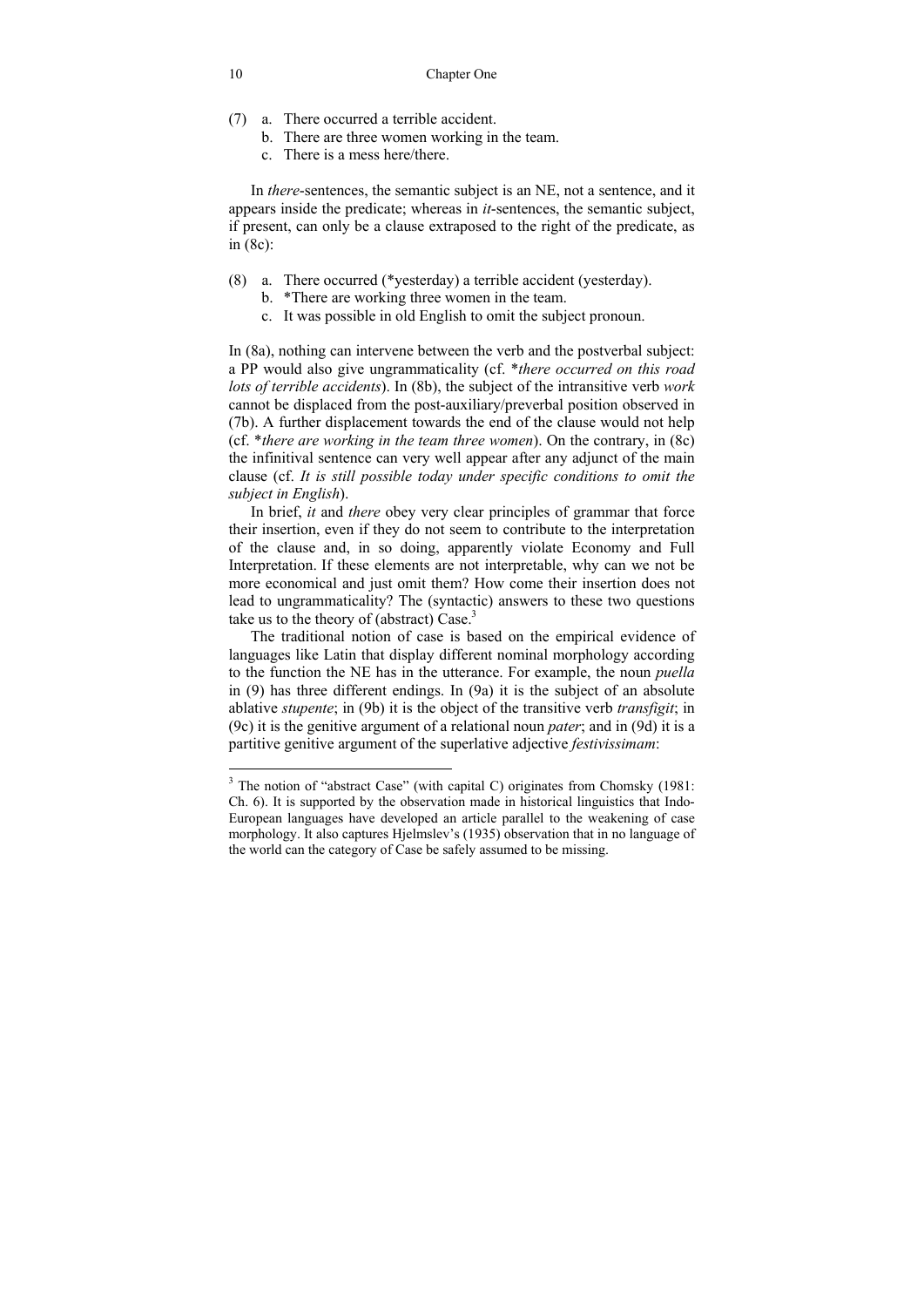(9) a. pavida *puella* stupente ad clamorem nutricis fidem Quiritium inplorantis fit concursus.

 "The scared girl [being] speechless, at the noise of the nurse imploring the protection of the Quirites, [there] occurred a gathering [of people]." (Liv. 3,44,7, 184)

- b. stricto itaque gladio simul verbis increpans transfigit *puellam*. "holding thus the sword, at the same time with words scolding [her], [he] runs the girl through." (Liv.  $1,26,3,30$ )
- c. quod pater *puellae* abesset locum iniuriae esse ratus. "that the father of the girl was not there [was believed] to be a good opportunity for the injury." (Liv. 3,44,5, 183)
- d. quod sororem suam, festivissimam omnium *puellarum*, quam omnes Venerem vocarent, maluit Iunonem vocare. "because his sister, the nicest of all girls, whom everybody would have called Venus, [he] preferred to call Juno." (Sen. *apocol*. 8,2,12,161)

Case must clearly be a feature with a number of values, $4$  the combination of which is dependent on the syntactic position occupied by the NE in the clause. This, in turn, depends on thematic and ultimately semantic relations occurring between the NE and the head that assigns it a thetarole. Note that the notion of "grammatical function" (namely, the syntactic position) must be kept apart from the notion of "thematic role" (namely, the semantic relation with a selecting predicate). This becomes particularly clear when we deal with the notion of "subject".

A subject is what the predicate is about (cf. §2.1 for a semantic analysis of this). In Nominative-Accusative languages, the subject of a finite clause displays nominative case (which in English can only be detected on pronouns) but may have very different thematic roles according to the semantics of the predicate, as is the case of the subjects of the sentences in (10):

- (10) a. The enemy / They sank the ship.
	- b. The ship / It sank.

 $\overline{a}$ 

- c. The ship / It cost 1 million pounds.
- d. Mary / She looks tired.
- e. This ship / It carries 2000 people.

<sup>&</sup>lt;sup>4</sup> Probably hierarchically organized (direct/indirect, structural/lexical, etc.) and not just listed as Nominative, Accusative, Dative, etc.; cf. Caha (2009). For the sake of this work, I will abstract away from this possibility, given that my proposal foresees the possibility of feature bundles directly merged with the lexical head to which they are related.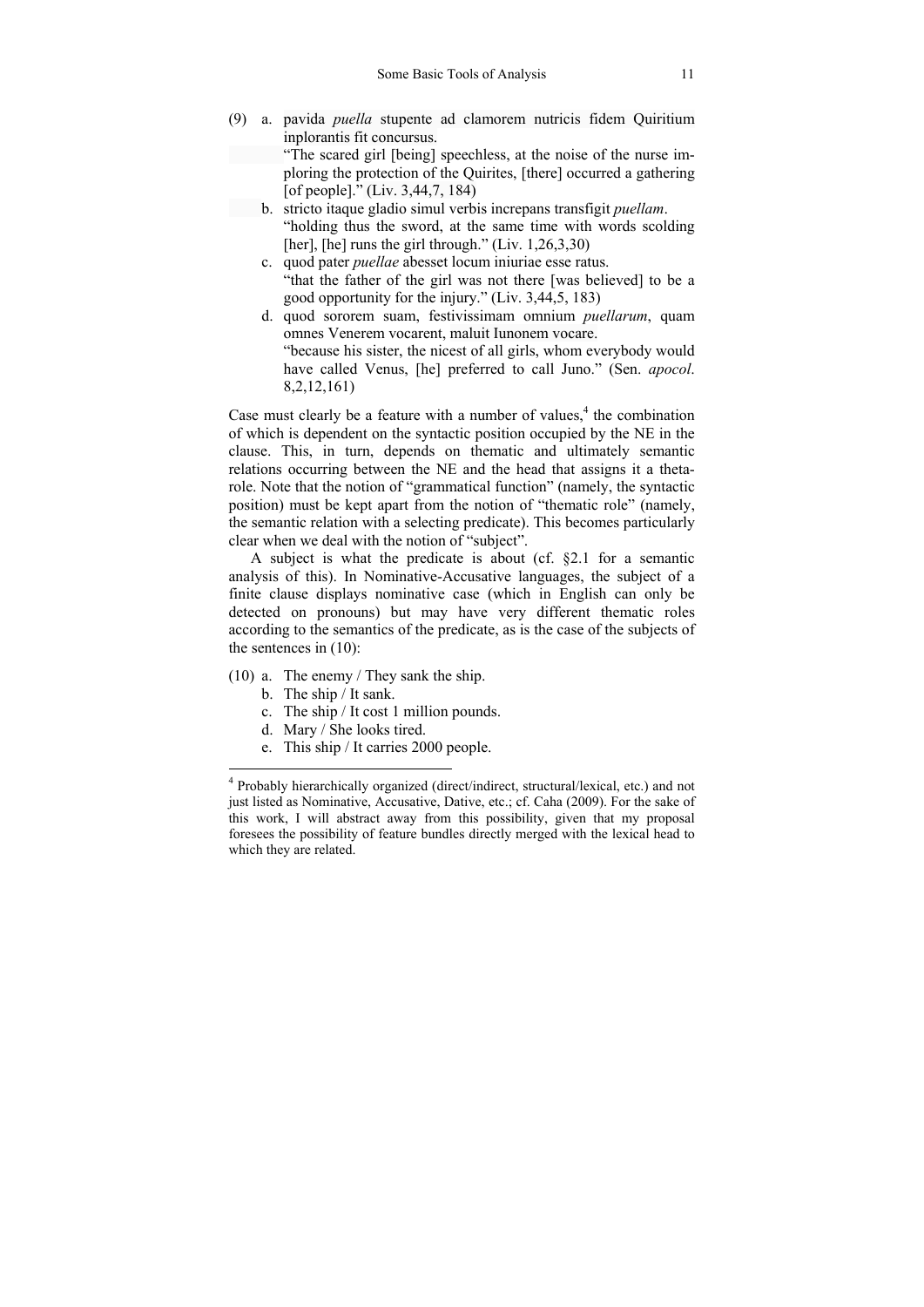The roles that the subjects play in the situations expressed by the predicates are very different. Only in (10a) is *the enemy* the Agent of the event. In (10b) *the ship* is a Patient, undergoing movement. In (10c) it is attributed a transactional value (there is no event going on). In (10d) it is the location of a state (containment) attributed to the object (*2000 people*). In (10d) *Mary* is attributed a property (*tired*) to be perceived by the eye (*look*). Hence, the subject of (10c) and (10d) is the Theme of the situation, whereas in (10e) *the ship* has the Locative role.

Grammatical function and thematic role are also independent as regards direct and indirect objects. This is shown by the interchangeability of the three arguments in (11):

- (11) a. Queen Isabella gave three caravels to Columbus.
	- b. Queen Isabella gave Columbus three caravels.
	- c. Queen Isabella provided Columbus with three caravels.
	- d. Three caravels were given/provided to Columbus.
	- e. Columbus was given three caravels.
	- f. Columbus was provided with three caravels.

In (11a), the direct object *three caravels* is the Theme of the transaction and immediately follows the verb, the indirect object *Columbus* is the Goal of the transaction and is introduced by the preposition *to*. In (11b), we observe a double object construction, which is also possible with the verb *give*. In this case, the role of the direct object is the Goal, while the second object (which is, in some sense at least, less direct) is the Theme. A direct object can express the Goal of the situation even without participating in a double object construction, as is the case of *Columbus* in (11c), where the Theme *three caravels* is embedded by the preposition *with*. Whatever role the direct object has in the active sentences (11a–c) it will be the subject of the passive counterpart (11d–f) respectively.

Autonomy of grammatical function and thematic role also holds of the arguments of N. In English, most of them are realized as Saxon genitives, but can have very different roles indeed, as shown in (12):

- (12) a. the enemy's destruction of the city
	- b. the city's destruction (by the enemy /\*of the enemy)
	- c. the city's main monuments
	- d. the girl's father (cf. Latin (9c) *patris puellae*)
	- e. Mary's book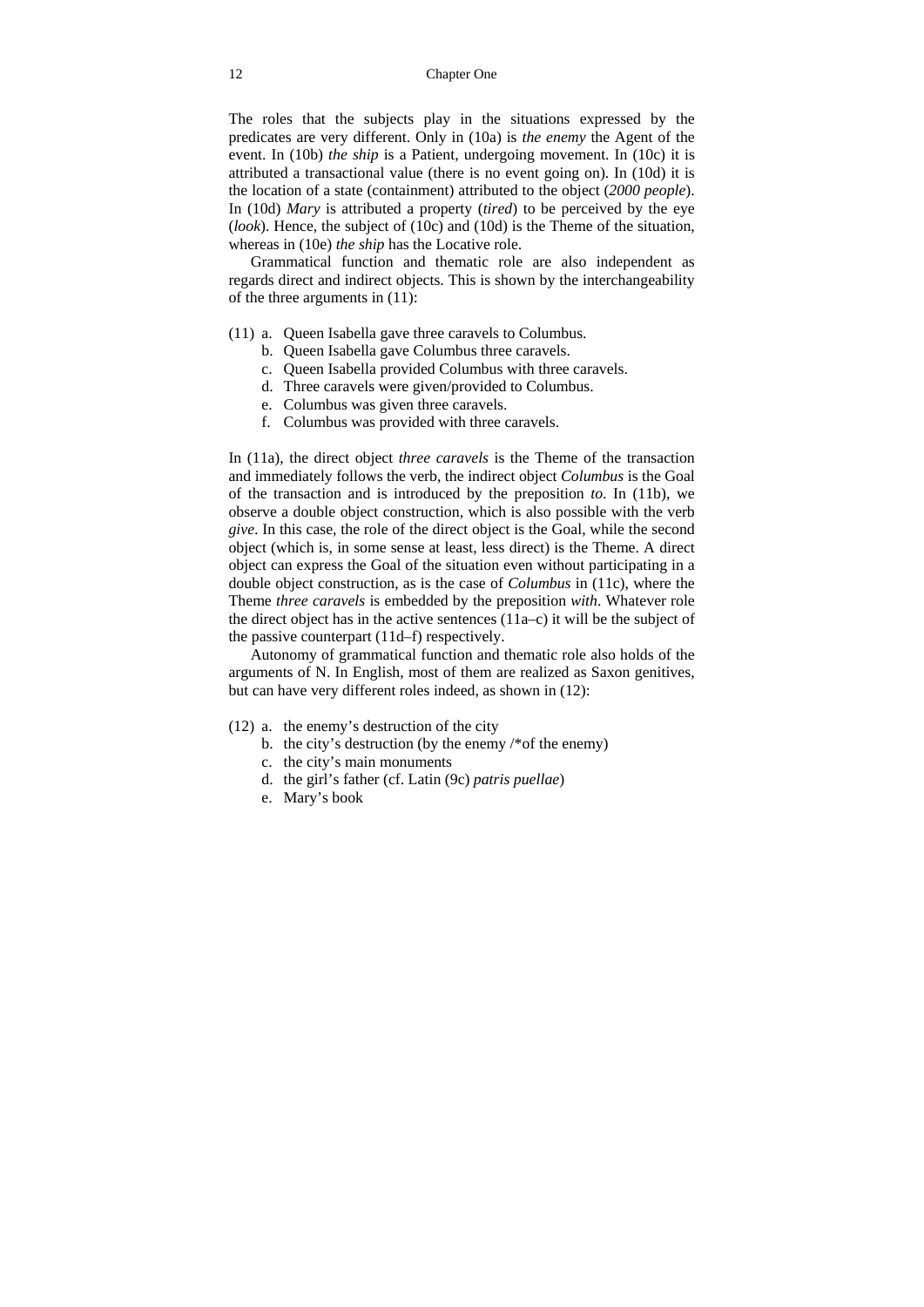In (12a) the Saxon genitive is the Agent of the event noun *destruction*; while the second genitive is the Patient and is embedded by the preposition *of*. In (12b) we observe a "passivized" nominal, with its Patient (*the city*) "promoted" to the Saxon genitive position. This is confirmed by the observation that an optional agentive *by*-phrase but not an *of*-phrase could express the Agent. In (12c) the Saxon genitive expresses the Location of the monuments; we can infer this only from our knowledge of the world (we know that monuments are in places and that cities are places). In (12d) we have a kinship term *father*, which selects an argument with which it entertains the kinship relation. In (12e) we cannot decide what the relation is between the noun *book* and its genitive argument without having recourse to a more extended context: it could be the book that Mary just bought, or sold, or talked about, or just finished writing, or the one she has just published, etc. We can conclude that at least the five instances of grammatical functions observed here point to the conclusion that the grammatical function is independent of the role but it is directly related to the morphological case. This is clear in Latin, which is a language with no article but a rich case morphology. But it is also clear in English, even if Case is never overt on nouns and the only distinction to be observed is between subject and non-subject pronouns, and between Saxon genitive and prepositional genitive.

To summarize, case morphology and other elements like prepositions are the means to signal the grammatical function of an NE which is not its thematic role but a structural consequence of it. The grammatical function does not participate in the interpretation of the role, and for this reason – parallel to what we have observed with expletives – it is a problem for Economy and Full Interpretation. In fact, if Case is a syntactic feature that is irrelevant to the thematic role, it should also be irrelevant to interpretation. But then how can it be that it may and must be merged even if it does not contribute to interpretation?

Instead of giving an answer to our first question regarding expletives, we have thrown another problem on the table. Before attempting any solution, let us present a third problem: namely, feature sharing, another widespread property of natural languages that appears to contradict Full Interpretation and Economy.

Let us go back to (9d) for a moment. We find the singular accusative marker -*m* not only on the noun *sororem* ("sister"), but also on its modifiers: the possessive adjective *suam*, and the descriptive adjective *festivissimam* ("the nicest"), as well as on the relative pronoun *quam*  ("whom"), whose Gender [FEMININE] and Number [SINGULAR] match with *sororem* ("sister") but whose case depends in turn on the grammatical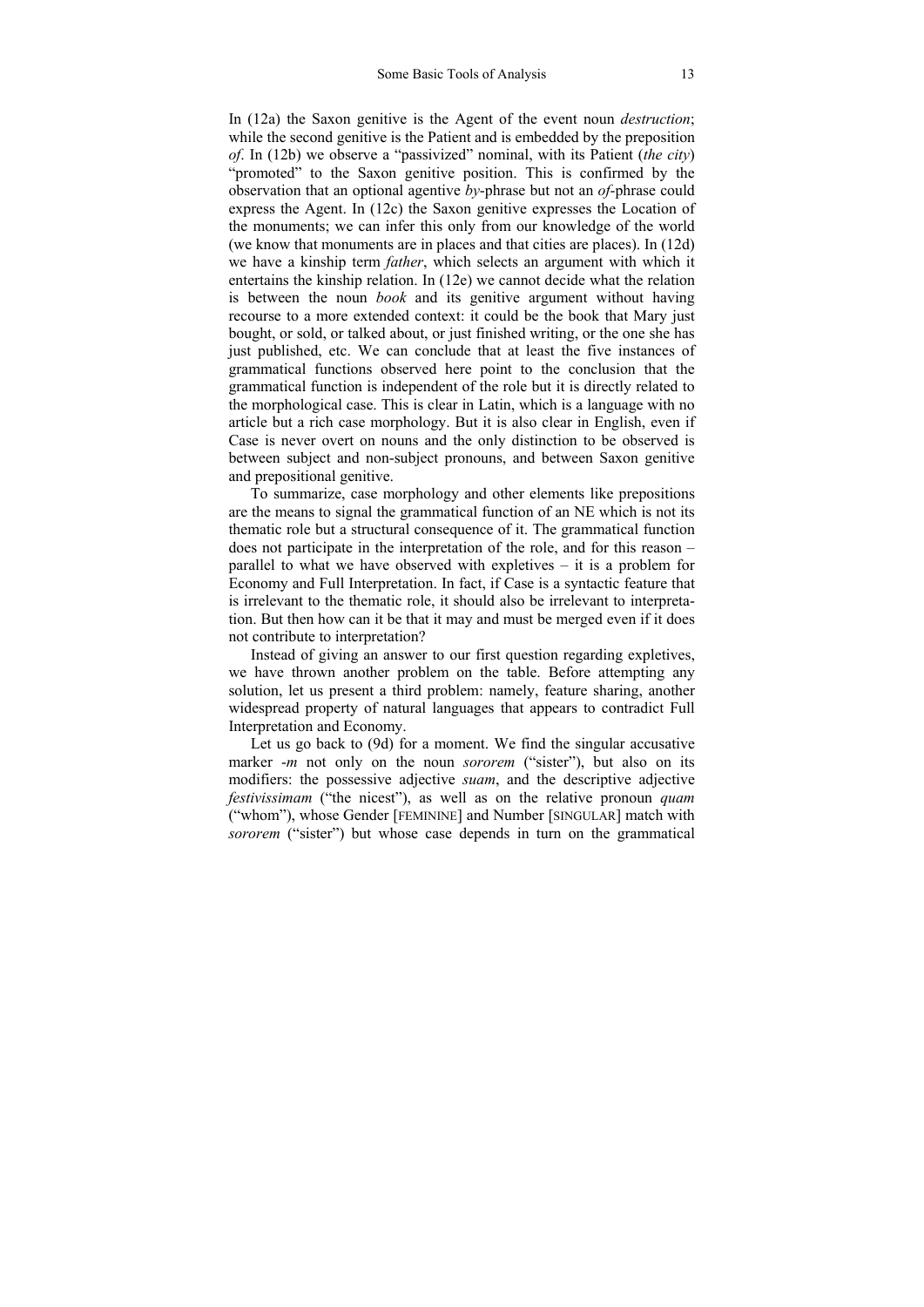#### 14 Chapter One

function it carries in the relative clause (namely, as the object of the verb *vocare*). Feature sharing also occurs between the feminine plural genitive *puellarum* and the quantifier *omnium* ("all"), which does not have overt Gender specification (it has a unique form for the genitive plural).  $3<sup>rd</sup>$ Person Plural feature sharing is found between the subject *omnes* and the verb *vocarent*; whereas the verb *maluit* ("preferred") has 3rd Person Singular features that are clearly taken from a non-overt subject.

Feature sharing constitutes the major source of redundancy in natural languages. The features [FEMININE], [SINGULAR] on the NE *sororem suam, festivissimam* [*...*] *quam* [...] ("his sister, the nicest ... whom...") are to be interpreted only once, since there is only one singular feminine referent in the discourse, but they are repeated on each element of the NE. This is particularly problematic in view of a general principle of Economy, which should force languages to be as economical as possible and in principle should allow for no redundancy at all.

Unfortunately, this kind of redundancy is quite pervasive in natural languages and intuitively serves to make syntactic relations visible. In our examples, it clearly allows us to individuate the subject of the clause which is preverbal in the relative clause *quam omnes* [*…*] *vocarent* (9d), postverbal in the main clause *fit concursus* (9a), and null in *transfigit puellam* (9b) and in *maluit Iunonem vocare* (9d). Inside the NE, it allows for adjectives and relative pronouns to be unambiguously associated to the noun they modify or refer to. This is also the function of case morphology, which allows for an NE to be immediately associated with its grammatical function in the clause and as such both with the predicate assigning the role and with the syntactic structure in which this role and other relations are assigned and checked. So feature sharing and Case are two sides of the same coin: namely, the consequence of the syntactic representation of semantic relations.

As a matter of fact, Nominative Case is generally found across languages when the predicate displays finiteness. In many languages, finiteness is syncretic with or cooccurs with a copy of the Person (and Number) of the subject. This is apparent even in English, despite its wellknown poverty of nominal and verbal inflection. In (13a), *Jane* is assigned nominative case, as is apparent from the morphology of the subject pronoun *she*, which spreads its 3<sup>rd</sup> Person singular features on the auxiliary *is*. In (13b), the NE *Jane and Tom* is also nominative, as is apparent from the morphology of the subject pronoun *they*, which spreads its  $3<sup>rd</sup>$  Person Plural features onto the copula *are*. In (13c), the subject *Jane (and Tom)* of the infinitival complement of *believe* has accusative case and does not spread any Person (or Number) feature onto the infinitival verb: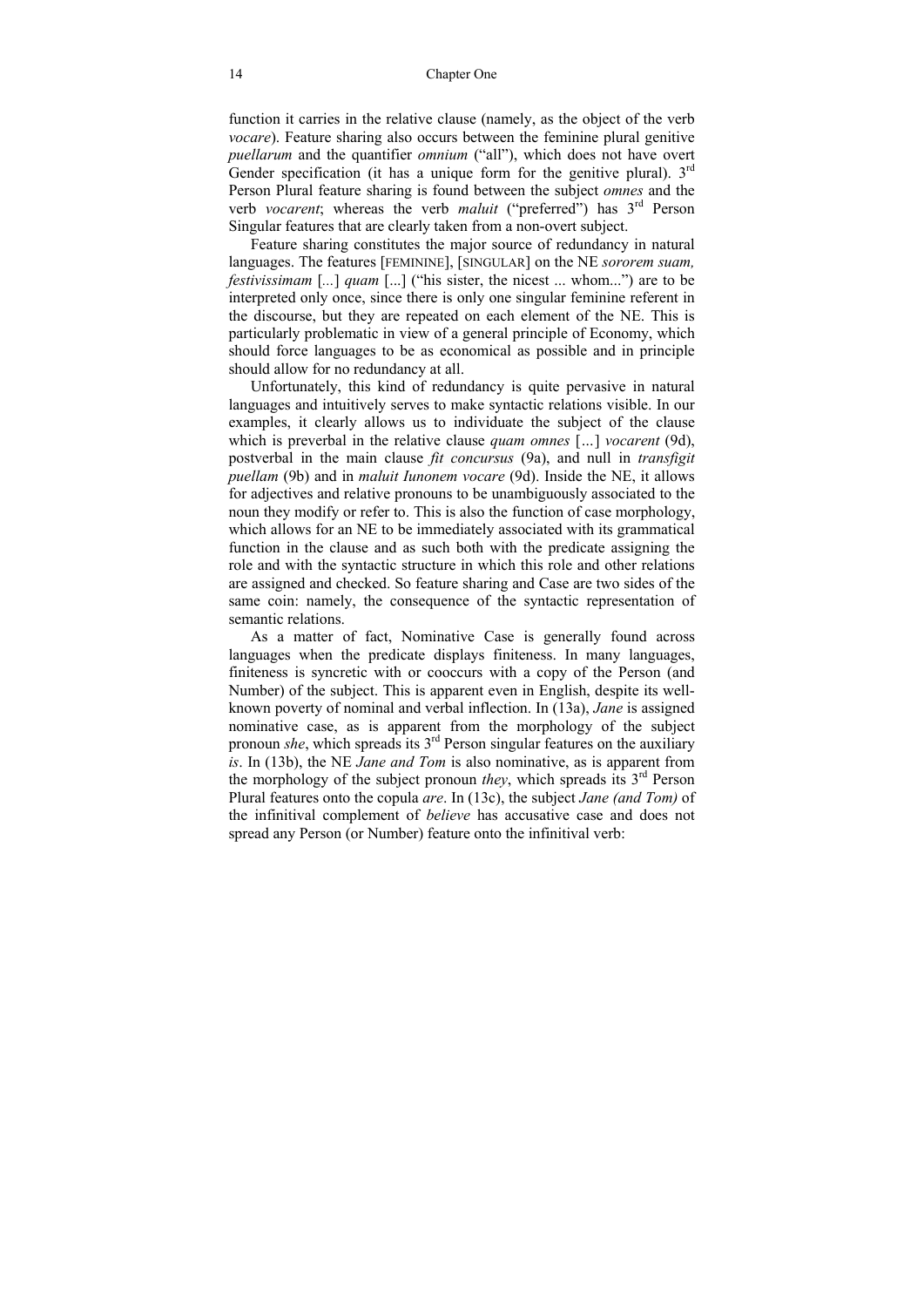- (13) a. Jane / She is nice. \*Jane / She are nice.
	- b. Jane and Tom / They are nice. \*Jane and Tom / They is nice.
	- c. I believe Jane (and Tom) to be nice. I believe her / them to be nice.

If nominative Case assignment and sharing of the Person features of the subject onto the verb are related phenomena, we should aim to find a unified solution. In the Principles-and-Parameters framework (Chomsky 1981), a special functional category Agr was assumed to be part of the extended projection of the verb (Pollock 1989, Belletti 1990, Speas 1994, Cinque 1999, among many others) in whose specifier the external argument of the verb was attracted. In current minimalist accounts, from Chomsky (1995) on, a similar result is achieved by assuming that finite T is endowed with a nominal feature φ, which is uninterpretable on T because T has verbal nature. Being uninterpretable, *u*φ must be deleted before the computation reaches the interpretive component (LF). In order to be deleted, *u*φ must find the value of its nominal feature in the ccommand domain of T. This occurs at a distance, with T targeting the external argument of the verb. I will introduce the technical notion of Agreement in §1.3.1, when presenting the toolkit to analyse the clause, and in more detail in §3.1, where I show how this toolkit works in the NE. The point to be made here is that the necessity of a subject is a mandatory component of the clause. NEs do not have an obligatory subject (namely, a possessor). This crucial difference will be related to the different nature of clauses (predication structures) and NEs (referential structures).

With this in mind, let us go back to expletives. These elements are also strictly related to Case assignment and feature sharing. In fact they occupy the position of the subject (to which nominative Case is assigned) in special cases in which the subject appears in a non-canonical position. In (14) we find the cases of insertion of expletive *it* seen in (5) above, and in (15) we find the case of expletive *there* seen in (7). I will show that *it* occupies a subject position when no NE is inserted in the clause that can compete for it; whereas *there* occupies a subject position when there is an NE in the same clause that is associated to that position. In fact in (14a) there is no other argument while in (14b–c) the subject position is related to a clause (and clauses cannot be assigned Case). On the contrary, in (15) not only is an NE present, but it also shares its Person features with the auxiliary in (15b–c):